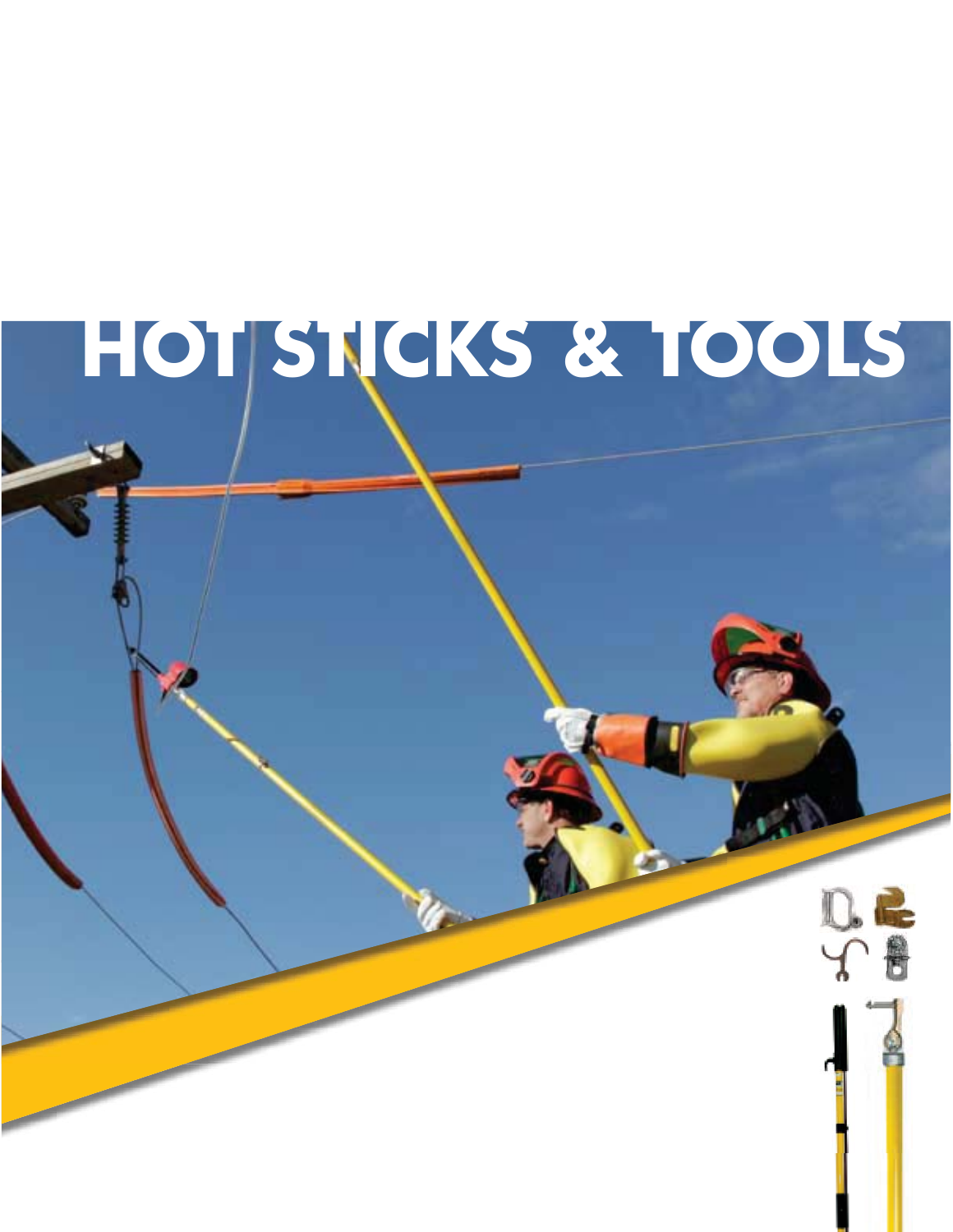# **HOT STICKS & TOOLS FAQ**

**Q: Are rescue sticks required to be periodically electrically tested?**

**A: Yes, see OSHA 1910.269(j) for specific testing requirements.**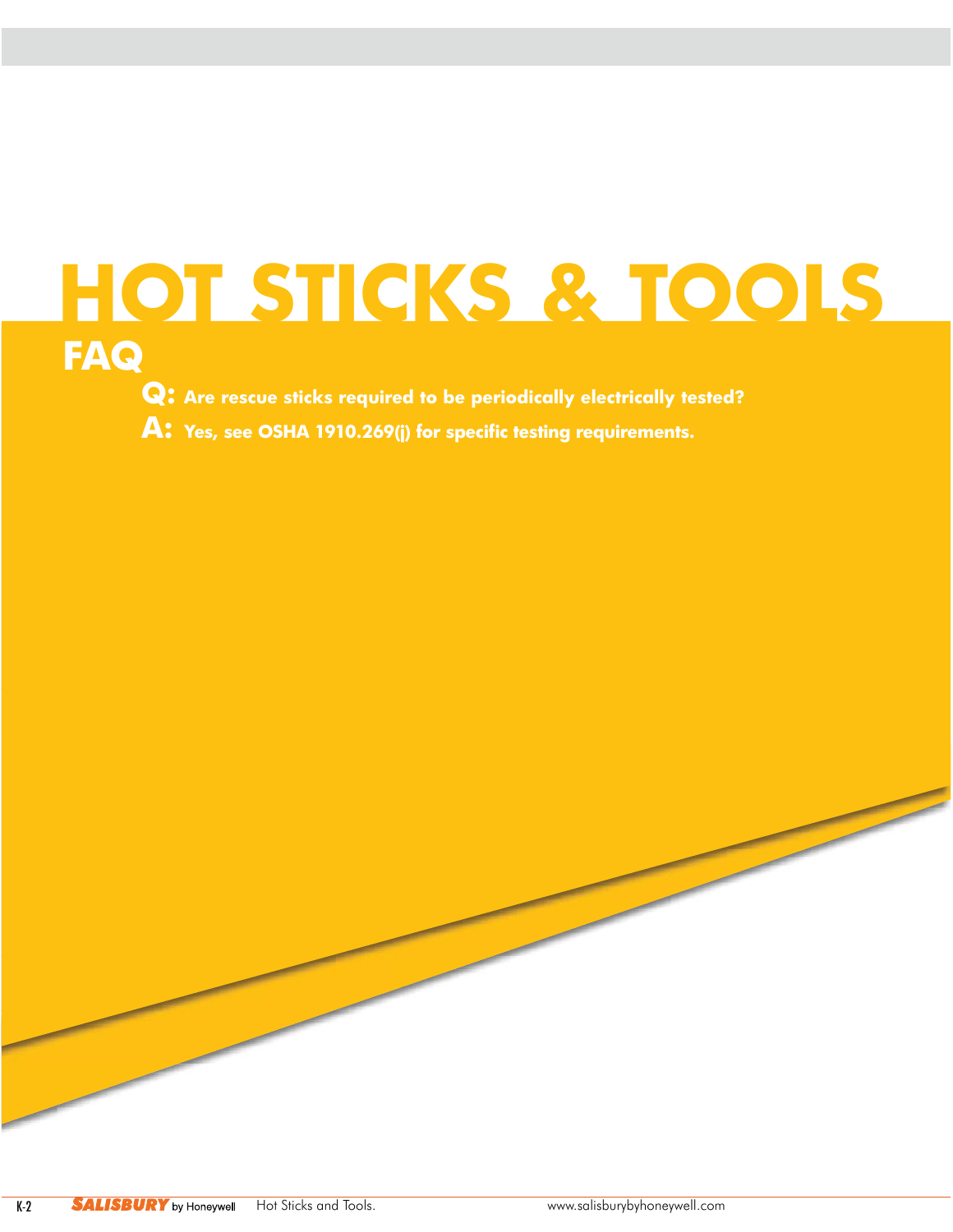# **FIBERGLASS HOT STICKS**

#### **STANDARD SPECIFICATIONS**

There are a variety of Fiberglass Reinforced Plastic (FRP) constructions used for hot sticks. Included are foam filled tubular sticks used for all products requiring solid construction. All Salisbury fiberglass sticks meet ASTM F711 Standard Specifications for FRP and tube used in live line tools and IEC 855.

Foam filled hot sticks are manufactured using the pultrusion process. This method incorporate fiberglass reinforcement in a resin matrix which creates a moisture resistant laminate with excellent electrical and mechanical properties.

Hot stick production is 100% electrically proof tested. Hot Stick blanks must conform with ASTM F711 requirements.



| Live Line Work<br><b>Minimum Approach Distance</b> |                                                        |                       |  |  |  |  |
|----------------------------------------------------|--------------------------------------------------------|-----------------------|--|--|--|--|
| <b>Nominal</b><br><b>Voltage kV</b>                | Exposure Distance ft.-in (m)<br><b>Phase to Ground</b> | <b>Phase to Phase</b> |  |  |  |  |
| $.05$ to 1                                         | avoid contact                                          | avoid contact         |  |  |  |  |
| 1.1 to $15$                                        | $2-1(.64)$                                             | $2-2(.66)$            |  |  |  |  |
| 15.1 to 36                                         | $2-4( .72)$                                            | $2-7(0.77)$           |  |  |  |  |
| 36.1 to 46                                         | $2-7( .77)$                                            | $2-10(.85)$           |  |  |  |  |
| 46.1 to 72.5                                       | $3-0(0.9)$                                             | $3-6(1.05)$           |  |  |  |  |
| 72.6 to 121                                        | $3-2$ (.95)                                            | $4-3(1.29)$           |  |  |  |  |
| 138 to 145                                         | $3-7(1.09)$                                            | $4-11(1.5)$           |  |  |  |  |
| 161 to 169                                         | $4-0(1.22)$                                            | $5-8(171)$            |  |  |  |  |
| 230 to 242                                         | $5-3(1.59)$                                            | $7-6(2.27)$           |  |  |  |  |
| 345 to 362                                         | $8-6(2.59)$                                            | 12.6(3.8)             |  |  |  |  |
| 500 to 550                                         | $11-3(3.42)$                                           | $18-1(5.5)$           |  |  |  |  |
| 765 to 800                                         | 14-11 (4.53)                                           | 26-0 (7.91)           |  |  |  |  |

- These distances take into consideration the highest switch surge an employee will be exposed to on any system with air as the insulating medium and the maximum voltage shown.

-The clear live-line total distances shall equal or exceed the values for the indicated voltage ranges.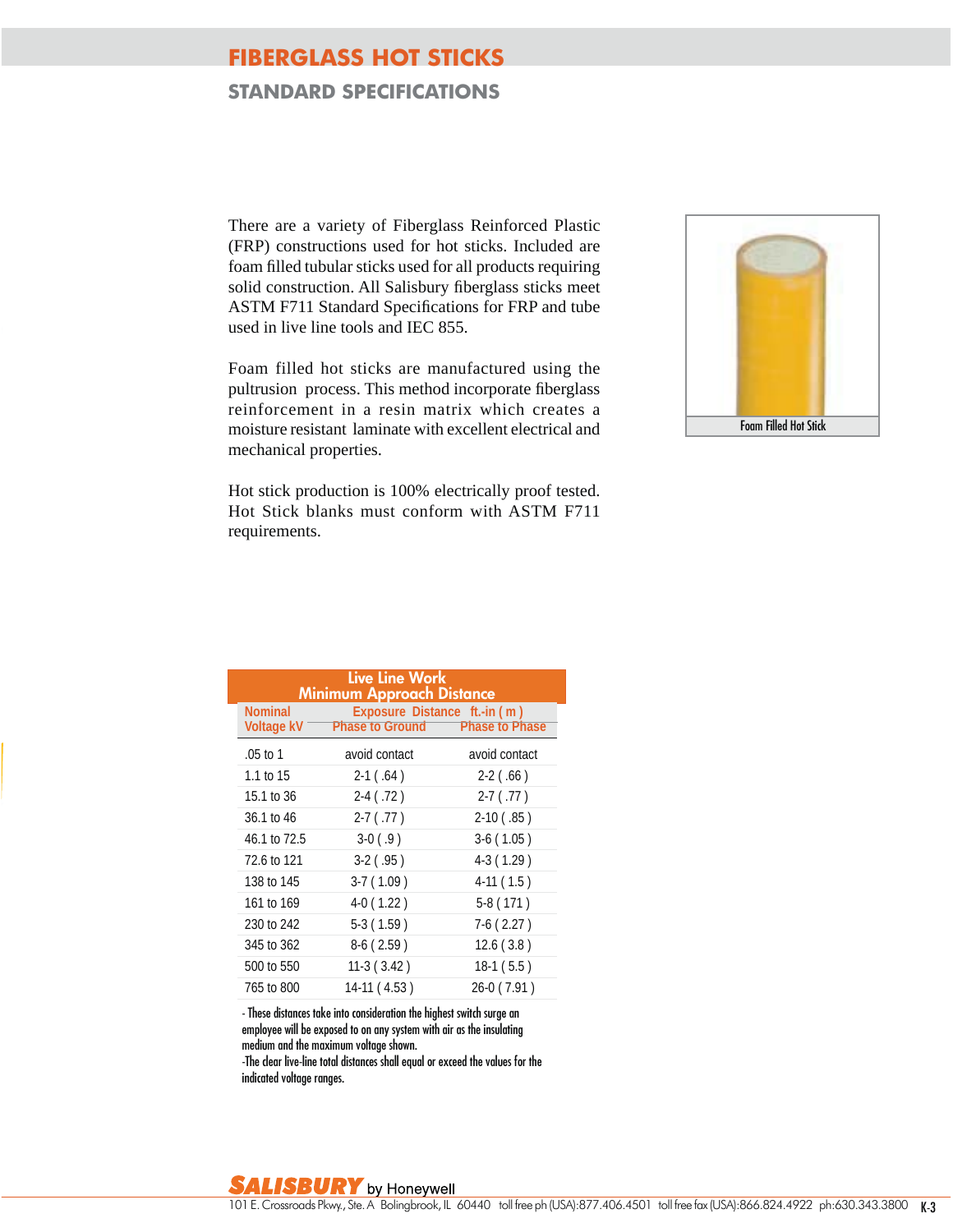# **FRP CLAMPSTICKS**

*Tough Thermoplastic head ferrule. EZ Grip plastic hand grip. Wide opening 15/16" ( 23.8mm) stainless steel hook. Heavy duty rubber end cap.*

**External Rod Clampsticks** are constructed of closed cell foam-filled tubular fiberglass in accordance with ASTM standard F711. The hook's operating rod, made of solid 3/8" (9.5mm) dia. fiberglass, is mounted on the exterior of the tool so that it can be easily wiped down prior to use.

These Clampsticks meet ASTM F1825 Standards.

| Cat. No.                       | Length     |                                            |      | Weight ea. |
|--------------------------------|------------|--------------------------------------------|------|------------|
|                                | Feet       | <b>Meters</b>                              | lbs. | kgs        |
|                                |            |                                            |      |            |
| <b>EXTERNAL ROD CLAMPSTICK</b> |            |                                            |      |            |
| 4007*                          | 4' 8''     | 1.32                                       | 4.2  | 1.9        |
| 4008*                          | 5' 8''     | 1.62                                       | 4.6  | 2.1        |
| 4009*                          | 6' 8''     | 1.93                                       | 5.2  | 2.4        |
| 4010*                          | 8' 8''     | 2.54                                       | 6.2  | 2.8        |
| 4011*                          | 10' 8''    | 3.15                                       | 7.0  | 3.2        |
| 4012*                          | $12'$ $8"$ | 3.76                                       | 7.7  | 3.5        |
| 4013*                          | 14' 8''    | 4.37                                       | 9.4  | 4.3        |
|                                |            | <b>EXTERNAL ROD CLAMPSTICK - PLAIN CAP</b> |      |            |
| 8106C                          | 6'6"       | 1.98                                       | 5    | 2.27       |

\*Add a "9864" suffix for a Switch Stick Head or a "9840" suffix for a Splined Universal Head. Clamp sticks may be ordered with these fittings attached to the end by adding the appropriate suffix to the catalog number.







9840 Splined Universal Head

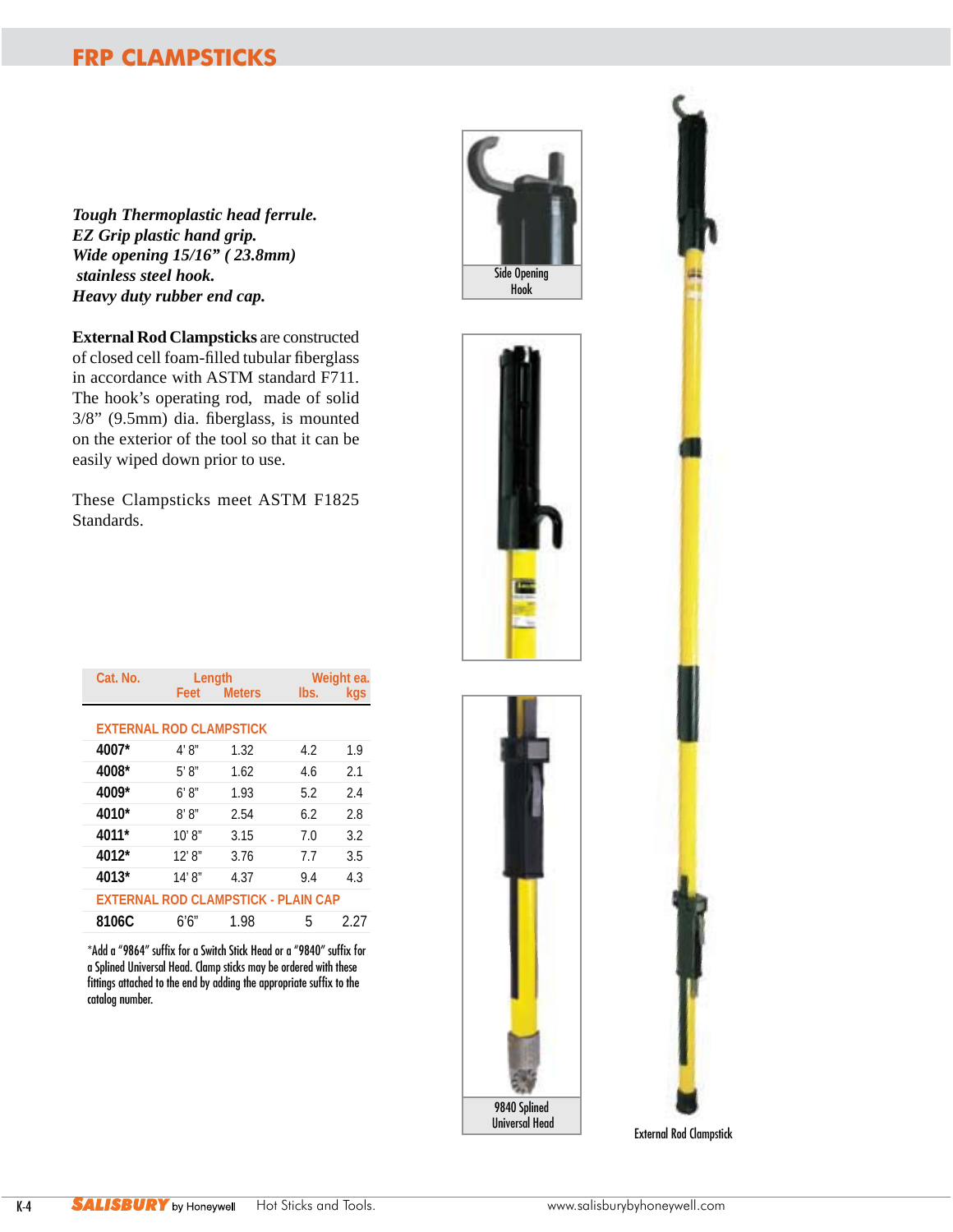# **UNIVERSAL SWITCH STICKS**

One, two, and three section hot sticks have a standard splined universal head. 1.25" dia. switch sticks are supplied with a #9971 Prong. A Heavy Duty Disconnect Prong #9969 is supplied on all others.



| Cat. No.             |                    |            |                  | Dimensions: Dia. x Length |  |                       |                 | Weight ea.<br>lbs. | kgs |
|----------------------|--------------------|------------|------------------|---------------------------|--|-----------------------|-----------------|--------------------|-----|
|                      | <b>ONE SECTION</b> |            | in x ft.         |                           |  | mm x m                |                 |                    |     |
| 4213                 |                    |            | $1.25 \times 4$  |                           |  | 31.7 x 1.2            |                 | 2.6                | 1.2 |
| 4214                 |                    |            | 1.25x6           |                           |  | 31.7 x 1.8            |                 | 3.4                | 1.5 |
| 4215                 |                    |            | $1.25 \times 8$  |                           |  | 31.7 x 2.4            |                 | 4.1                | 1.9 |
| 4216                 |                    |            | 1.25 x 10        |                           |  | 31.7 x 3              |                 |                    | 2.2 |
| 4217                 |                    |            | $1.25 \times 12$ |                           |  | 31.7 x 3.6            |                 |                    | 2.5 |
| 4218                 |                    |            | 1.25 x 14        |                           |  | 31.7 x 4.3            |                 | 5.6<br>6.4         | 2.9 |
| 4219                 |                    |            | $1.5 \times 8$   |                           |  | 38.1 x 2.4            |                 | 5.4                | 2.5 |
| 4220                 |                    |            | $1.5 \times 10$  |                           |  | 38.1 x 3              |                 | 6.5                | 3   |
| 4221                 |                    |            | $1.5 \times 12$  |                           |  | 38.1 x 3.6            |                 | 7.5                | 3.4 |
| 4222                 |                    |            | $1.5 \times 14$  |                           |  | 38.1 x 4.3            |                 | 8.6                | 3.9 |
| 4223                 |                    |            | $1.5 \times 16$  | 38.1 x 4.9                |  |                       |                 | 9.8                | 4.3 |
| 4225                 |                    |            | $1.5 \times 20$  | 38.1 x 6                  |  |                       |                 | 11.7               | 5.3 |
| <b>TWO SECTIONS</b>  |                    |            |                  |                           |  |                       |                 |                    |     |
|                      |                    | OAL Length | Top              |                           |  |                       | <b>Bottom</b>   | lbs.               | kgs |
|                      | ft.                | m          | in. x ft.        | mm x m                    |  | in. x ft.             | $mm \times m$   |                    |     |
| 4036                 | 8                  | 2.4        | 1.25x4           | 31.7 x 1.2                |  | $1.25 \times 4$       | 31.7 x 1.2      | 4.2                | 1.9 |
| 4037                 | 10                 | 3          | $1.25 \times 5$  | 31.7 x 1.5                |  | $1.25 \times 5$       | 31.7 x 1.5      | 5.2                | 2.2 |
| 4038                 | 12                 | 3.6        | 1.25x6           | 31.7 x 1.8                |  | $1.5 \times 6$        | 38.1 x 1.8      | 6.9                | 3.1 |
| 4039                 | 14                 | 4.3        | 1.25x6           | 31.7 x 1.8                |  | $1.5 \times 8$        | 38.1 x 2.4      | 7.9                | 3.1 |
| 4040                 | 16                 | 4.9        | $1.25 \times 8$  | 31.7 x 2.4                |  | $1.5 \times 8$        | 38.1 x 2.4      | 8.6                | 3.9 |
| 4041                 | 18                 | 5.5        | $1.25 \times 8$  | 31.7 x 2.4                |  | $1.5 \times 10$       | 38.1 x 3        | 9.6                | 4.4 |
| 4042                 | 20                 | 6          | 1.25 x 10        | $31.7 \times 3$           |  | $1.5 \times 10$       | 38.1 x 3        | 10.4               | 4.7 |
| <b>THREE SECTION</b> |                    |            |                  |                           |  |                       |                 |                    |     |
|                      |                    | OAL Length | Top              |                           |  |                       | Middle / Bottom | lbs.               | kgs |
|                      | ft.                | m          | in $x$ ft.       | $mm \times m$             |  | in. x ft.             | $mm \times m$   |                    |     |
| 4043                 | 12                 | 3.6        | 1.25x4           | 31.7 x 1.2                |  | $1.5 \times 4$        | 38.1 x 1.2      | 7.7                | 3.5 |
| 4044                 | 15                 | 4.6        | 1.25x5           | 31.7 x 1.5                |  | $1.5 \times 5$        | 38.1 x 1.5      | 9.1                | 4.1 |
| 4045                 | 18                 | 5.5        | 1.25x6           | $31.7 \times 1.8$         |  | $1.5 \times 6$        | 38.1 x 1.8      | 10.5               | 4.7 |
| 4046                 | 20                 | 6          | $1.25 \times 8$  | 31.7 x 2.4                |  | $1.5 \times 6$        | 38.1 x 1.8      | 16.5               | 7.5 |
| <b>HEAD ONLY</b>     |                    |            |                  |                           |  |                       |                 |                    |     |
| 9840                 |                    |            | 1.25             | 31.7                      |  | <b>Universal Head</b> |                 | 0.2                | 0.1 |

**9841 1.5** 38.1 Universal Head **0.3** 0.1



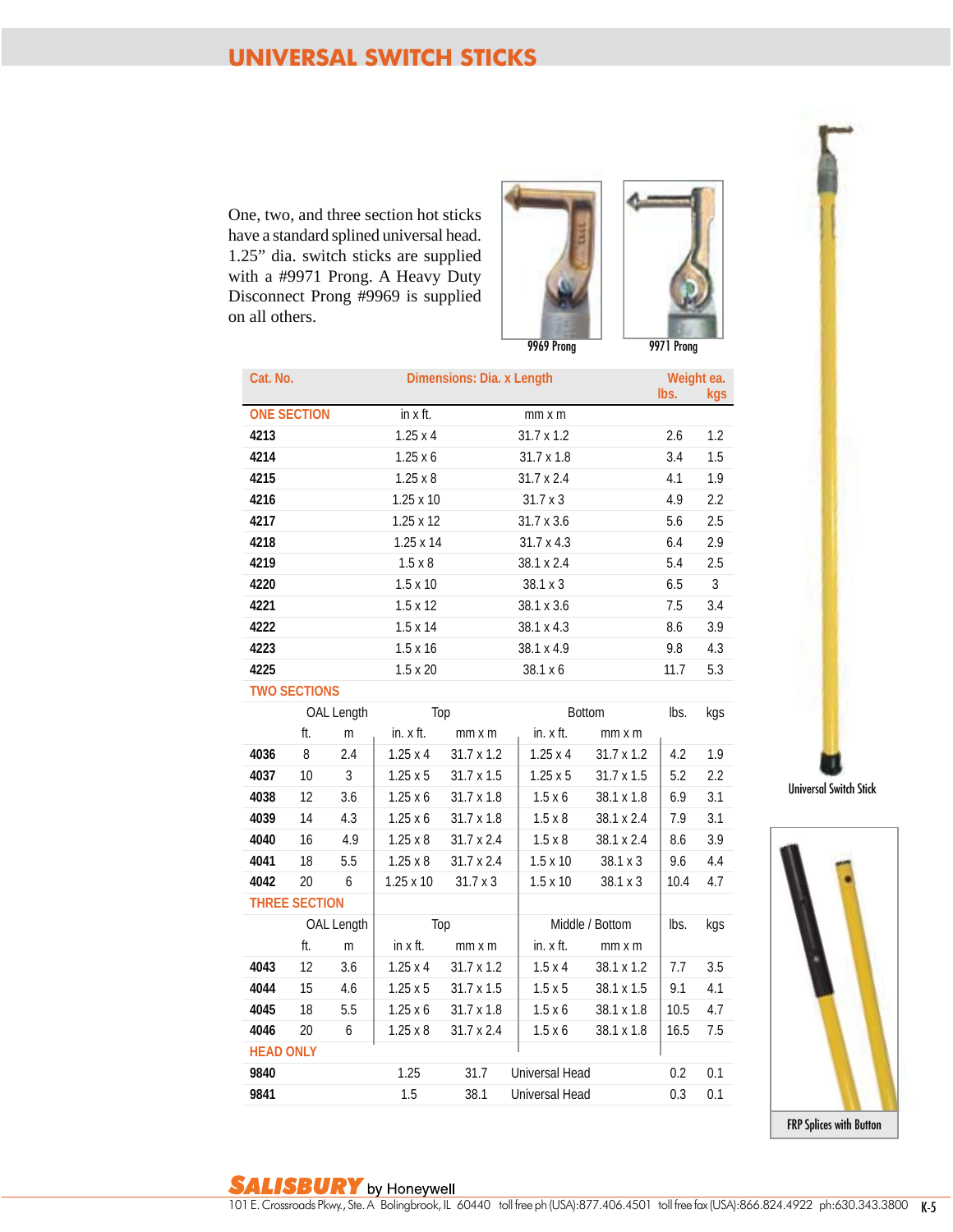# **FIBERGLASS HOT SWITCH STICKS**

**Switch Sticks** use closed cell foam filled tubular fiberglass made in accordance with ASTM Standard F711. Both the standard head and the heavy duty prong disconnect are made of durable high strength aluminum bronze alloy.



Standard Prong



Fiberglass Hot Switch Stick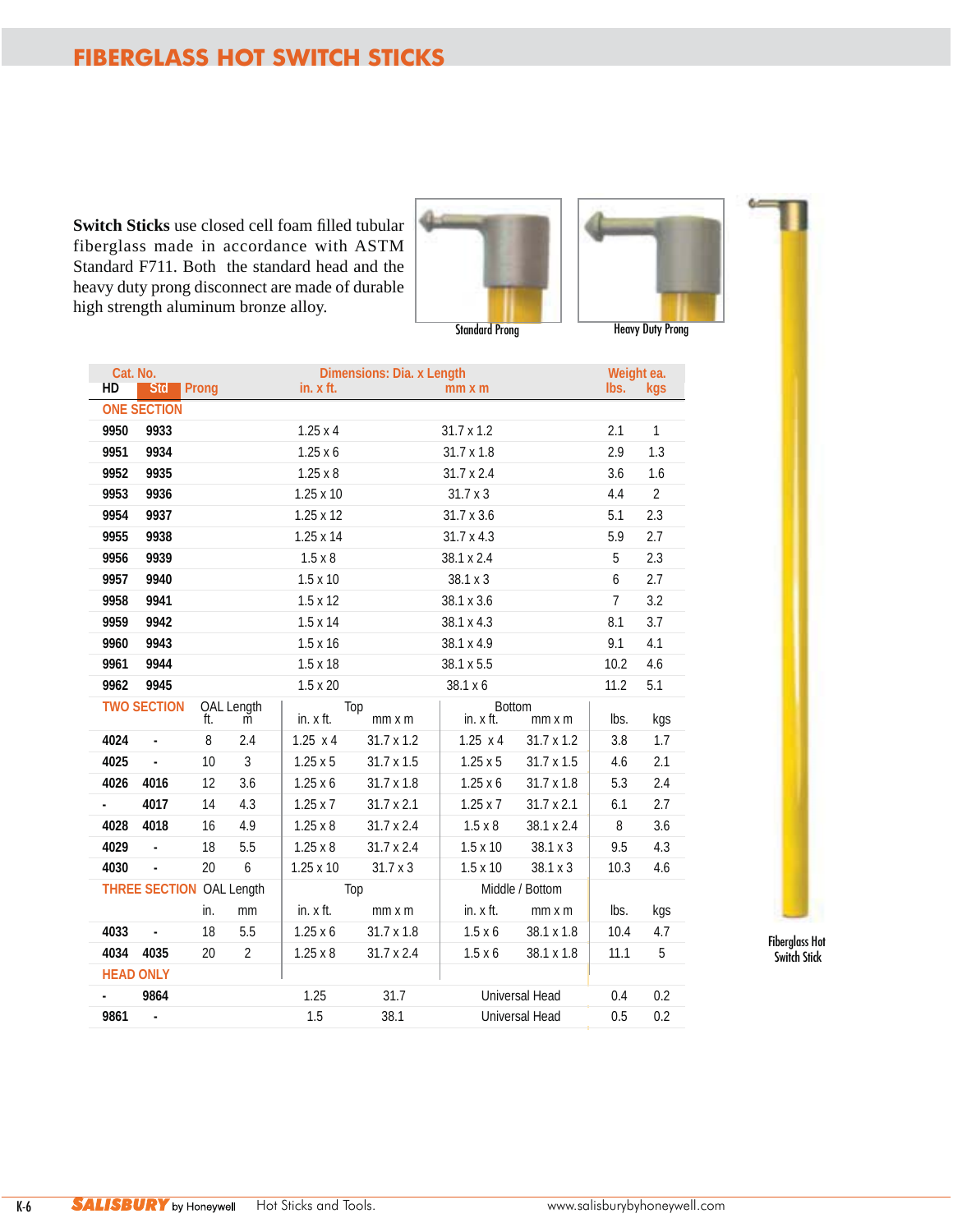# **UNIVERSAL SWITCH STICKS & ACCESSORIES**

#### **DOUBLE ENDED & TIE HEADS**



**FRP Sleeve Splices** are fiberglass reinforced plastic with spring loaded push buttons. They sectionize long sticks for easy storage. For splice stick assemblies other than those listed in the catalog consult the factory for quotations.

**Splice Guards** reduce the damage to the end of spliced sticks when working with only the top sections.



| Cat. No.                  | <b>Dimensions</b> |              | Weight ea. |     |  |
|---------------------------|-------------------|--------------|------------|-----|--|
|                           | in.               | mm           | lbs.       | kas |  |
| <b>FRP SLEEVE SPLICES</b> |                   |              |            |     |  |
| 9898                      | 1.25 to 1.25      | 31.7 to 31.7 | 0.4        | 0.2 |  |
| 9897                      | 1.5 to $1.25$     | 38.1 to 31.7 | 0.8        | 0.4 |  |
| 9899                      | 1.5 to $1.5$      | 38.1 to 38.1 | 0.9        | 0.4 |  |
| <b>SPLICE GUARD CAP</b>   |                   |              |            |     |  |
| 4182                      | $1.25$ I.D.       | $31.7$ I.D.  | 0.2        | በ 1 |  |

These foam filled FRP Hot Sticks are manufactured using a pultrusion process that results in a product with extremely high electrical and mechanical qualities.



| Cat. No. |                                           |                  | Dimensions: Dia. x Length |      | Weight ea.       |
|----------|-------------------------------------------|------------------|---------------------------|------|------------------|
|          |                                           | $in. x$ ft.      | $mm \times m$             | lbs. | kgs              |
|          | <b>DOUBLE ENDED UNIVERSAL</b>             |                  |                           |      |                  |
| 4230     |                                           | $1.25 \times 6$  | $31.7 \times 1.8$         | 3.3  | 1.5              |
| 4231     |                                           | $1.25 \times 8$  | $31.7 \times 2.4$         | 4    | 1.8              |
| 4232     |                                           | $1.25 \times 10$ | $31.7 \times 3$           | 4.8  | $2.2\phantom{0}$ |
| 4233     |                                           | $1.25 \times 12$ | $31.7 \times 3.6$         | 5.5  | 2.5              |
| 4234     |                                           | $1.25 \times 14$ | $31.7 \times 4.3$         | 6.3  | 2.8              |
|          |                                           |                  |                           |      |                  |
|          | <b>UNIVERSAL w/ Rotary Prong or Blade</b> |                  |                           |      |                  |
| 4084     | Rotary Prong                              | $1.25 \times 6$  | $31.7 \times 1.8$         | 3.8  | 1.7              |
| 4085     | Rotary Prong                              | $1.25 \times 8$  | $31.7 \times 2.4$         | 4.5  | 2                |
|          |                                           |                  |                           |      |                  |
|          | <b>UNIVERSAL w/ Double Prong</b>          |                  |                           |      |                  |
| 4088     |                                           | 1.25x6           | $31.7 \times 1.8$         | 3.8  | 1.7              |
| 4089     |                                           | $1.25 \times 8$  | $31.7 \times 2.4$         | 4.5  | $\mathfrak{D}$   |

# Switch Stick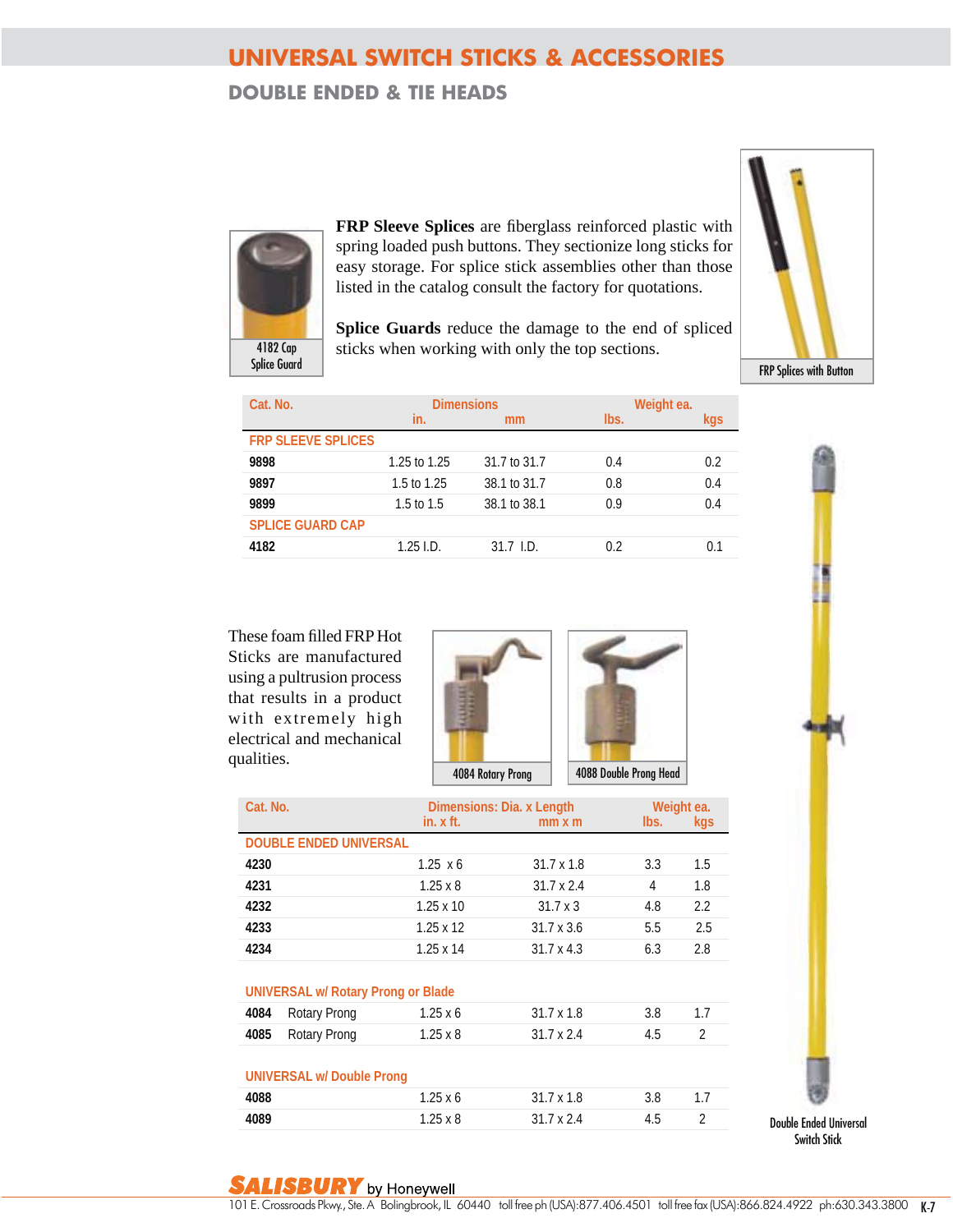# **FIBERGLASS HOT SWITCH STICKS**

**DOUBLE ENDED** 

**Fiberglass Handles** are manufactured in accordance with the following specifications: ASTM F711, OSHA 1910.269(j), and OSHA 1926.951(d). All handles are made from pultruded, smooth, foam-filled fiberglass. Safety yellow is the primary fiberglass color. It is recommended that handles be wiped clean with a silicote cloth before and after every use.

The most commonly used combinations are shown below. Other lengths are available. Bags are not included but are available.

The **8900** rain guard is a yellow molded EPDM shield held in place with a hose clamp. Rain guards fit over 1-1/4" to 1-1/2" (3.2 cm to 3.8 cm) diameter handles and provide a dry handle area if the sticks are used in the rain.

| Cat. No.                           | <b>Diameter x Overall Length</b>  | Weight<br>lbs. (kgs) |         |
|------------------------------------|-----------------------------------|----------------------|---------|
| <b>CAP &amp; THREADED FERRULE</b>  |                                   |                      |         |
| 10078CH                            | $1''$ x 6'6" (2.5 cm x 1.98 m)    | 2(0.91)              |         |
| 10096CH                            | $1''$ x 8′ (2.5 cm x 2.44 m)      | 2(0.91)              |         |
| 12578CH                            | 1 1/4" x 6'6" (3.2 cm x 1.98 m)   | 2(0.91)              |         |
| 12596CH                            | 1 1/4" x 8' (3.2 cm x 2.44 m)     | 3(1.36)              |         |
| 15078CH                            | 1 1/2" x 6'6" (3.8 cm x 1.98 m)   | 5(2.27)              |         |
| 15096CH                            | 1 1/2" x 8' (3.8 cm x 2.44 m)     | 6(2.72)              |         |
| Cat. No.                           | <b>Diameter x Overall Length</b>  | Weight<br>lbs. (kgs  |         |
| <b>TWO THREADED FERRULES</b>       |                                   |                      |         |
| 10078HH                            | $1''$ x 6'6" (2.5 cm x 1.98 m)    | 2(0.91)              |         |
| 10096HH                            | $1''$ x 8′ (2.5 cm x 2.44 m)      | 2(0.91)              |         |
| 12578HH                            | 1 1/4" x 6'6" (3.2 cm x 1.98 m)   | 3(1.36)              |         |
| 12596HH                            | 1 1/4" x 8' (3.2 cm x 2.44 m)     | 4(1.81)              |         |
| 15078HH                            | 1 1/2" x 6'6" (3.8 cm x 1.98 m)   | 3(1.36)              |         |
| 15096HH                            | 1 1/2" x 8' (3.8 cm x 2.44 m)     | 6(2.72)              |         |
| 150120HH                           | 1 1/2" x 10' (3.8 cm x 3.05 m)    | 6(2.72)              |         |
|                                    | <b>TWO INSULATED HEX FERRULES</b> |                      |         |
| 12578HHM                           | 1 1/4" x 6'6" (3.2 cm x 1.98 m)   | 4(1.81)              |         |
| 12596HHM                           | 1 1/4" x 8' (3.2 cm x 2.44 m)     | 4(1.81)              |         |
| <b>CAP &amp; UNIVERSAL FERRULE</b> |                                   |                      |         |
| 10078CU                            | 1" x 6'6" (2.5 cm x 1.98 m)       | 2(0.91)              | 12578HH |
| 12578CU                            | 1 1/4" x 6'6" (3.2 cm x 1.98 m)   | 2(0.91)              |         |
| 15096CU                            | 1 1/2" x 8' (3.8 cm x 2.44 m)     | 6(2.72)              |         |
| <b>RAIN GUARD</b>                  |                                   |                      |         |
| 8900                               | Rain Guard w/ Hose Clamp          | 0.2(0.1)             |         |



15078CH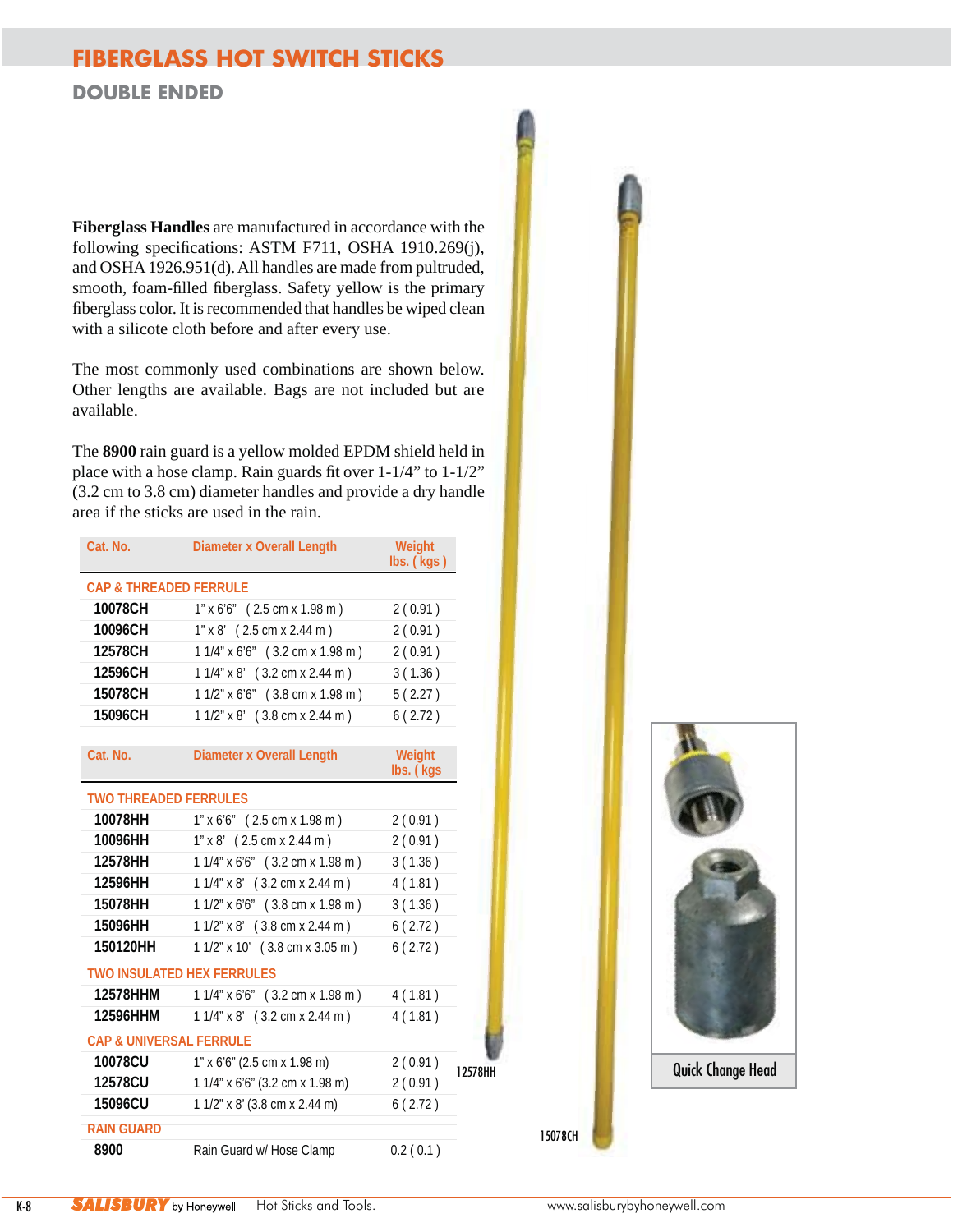# **TOGGLE HANDLE FIBERGLASS CLAMPSTICKS**

#### *MAKE THE JOB EASIER. Specialized Toggle Handle Increases Leverage.*

The toggle handle fiberglass hot switch sticks and clampsticks include a bendable handle that provides increased leverage when needed. The toggle handle fiberglass hot switch sticks and clampsticks include<br>a bendable handle that provides increased leverage when needed.<br>**Fiberglass Hot Switchsticks** are manufactured in accordance with

the following specifications: ASTM F711, OSHA 1910.269(j), and the following specifications: ASTM F711, OSHA 1910.269(j), and OSHA 1926.951(d). All handles are made from pultruded, smooth, foam-filled fiberglass. Safety yellow is the primary fiberglass color. It is recommended that handles be wiped clean with a silicote cloth before and after every use. r.<br>h<br>ss<br>ll

All **Fiberglass Clampsticks** are fixed length external rod fiberglass clampsticks which maintain maximum dielectric strength. A full open side hook provides an unobstructed view of the hook. The molded, insulated head provides a larger opening. The precision cast slide gives complete control and an extra firm grip. The hook release mechanism is easy to operate and the extended length spear provides an easy method of locating the eye of hot taps that are other-wise hard to locate. All fiberglass used is tested at 50kV / 6 inches (100kV / foot) and meets the dielectric leakage requirements s of ASTM F711. e<br>n<br>k r

Other lengths available upon request. Bag not included.

#### TOGGLE MAXIMUM TORQUE RATING: 60 FOOT POUNDS.

| Cat. No. | <b>Description</b>                                     | Weight<br>lbs. (kgs |
|----------|--------------------------------------------------------|---------------------|
|          | <b>TOGGLE HANDLE &amp; THREADED FERRULE</b>            |                     |
| 12578HE  | $11/4$ " x 6'6" (3.2 cm x 1.98 m)                      | 4(1.81)             |
| 12596HE  | $11/4$ " x 8' $(3.2 \text{ cm} \times 2.44 \text{ m})$ | 4(1.81)             |
| 12548HE  | $11/4$ " x 4' $(3.2 \text{ cm x } 1.22 \text{ m})$     | 4(1.81)             |
|          | TOGGLE HANDLE & UNIVERSAL FERRULE                      |                     |
| 12578UE  | 1 1/4" x 6'6" (3.2 cm x 1.98 m)                        | 4(1.81)             |
| 12596UE  | 1 1/4" x 8' (3.2 cm x 2.44 m)                          | 4(1.81)             |
| 12548UE  | 1 1/4" x 4' (3.2 cm x 1.22 m)                          | 4(1.81)             |
|          | <b>TOGGLE HANDLE &amp; INSULATED HEX FERRULE</b>       |                     |
| 12578HEM | $11/4$ " x 6'6" (3.2 cm x 1.98 m)                      | 4(1.81)             |
| 12596HEM | 1 1/4" x 8' (3.2 cm x 2.44 m)                          | 4(1.81)             |
|          | <b>TOGGLE HANDLE &amp; CLAMPSTICK</b>                  |                     |
| 8104E    | 4'6" (1.37m) OAL Toggle Handle Fiberglass Clampstick   | 4.5(2.04)           |
| 8106E    | 6'6" (1.98m) OAL Toggle Handle Fiberglass Clampstick   | 5(2.27)             |
| 8108E    | 8'6" (2.59m) OAL Toggle Handle Fiberglass Clampstick   | 6.5(2.95)           |
| 8110E    | 10'6" (3.2m) OAL Toggle Handle Fiberglass Clampstick   | 7(3.18)             |

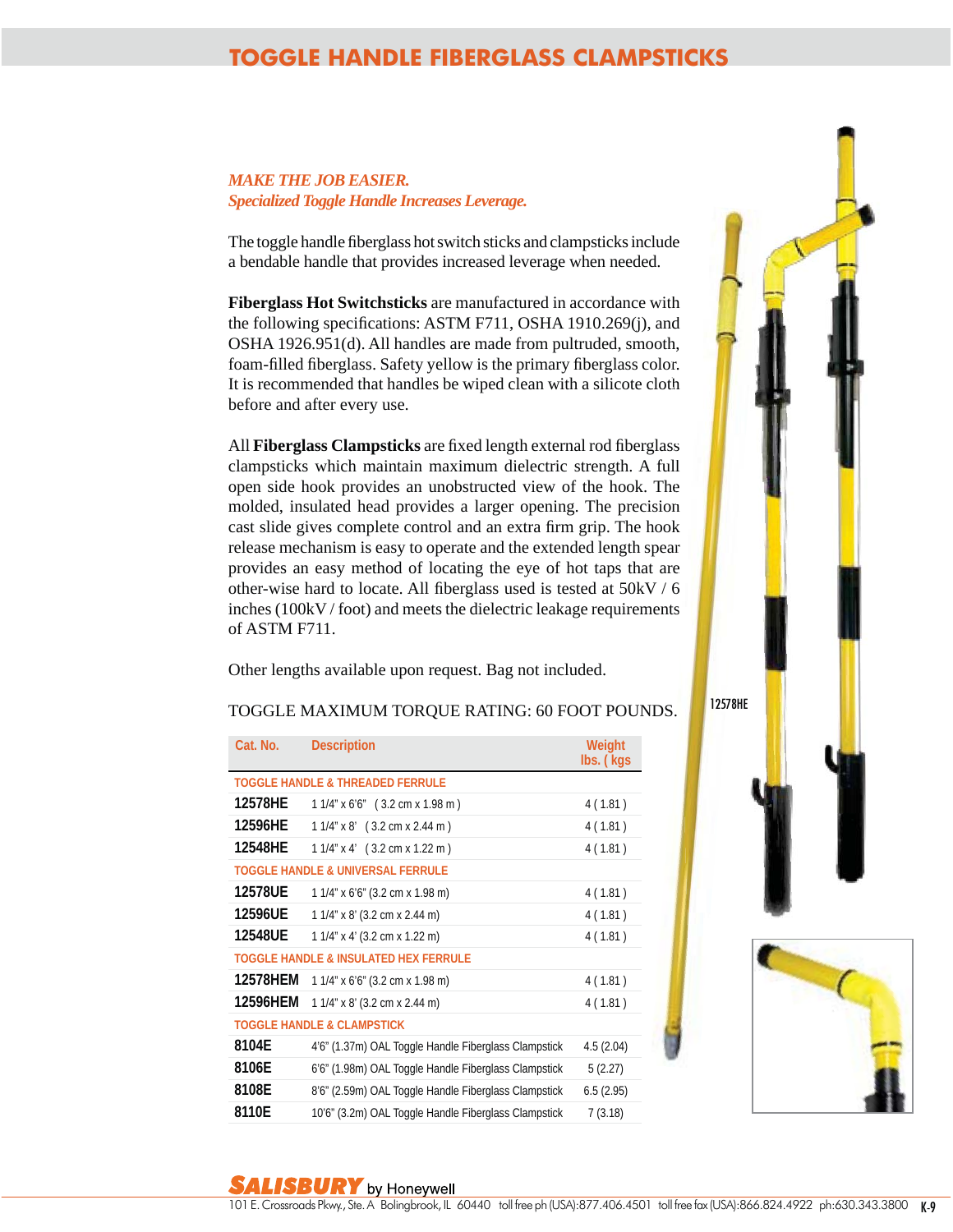# **SPECIALTY HOT SWITCH STICKS**

The **Mechanical Hand Stick** serves both as a hand and as pliers so that any serve-up or type of tie can be made or removed from the line. Very little effort is required to serve a wire taut and as perfectly as when hand and pliers are used. It is possible to roll the wire into place around the conductor, making a tight connection easily, instead of jerking and pulling.

The **Wire Clamp Stick** has two fiberglass handles: the operating handle is 1" (2.5 cm) in diameter and the stationary handle is 1 1/4" (3.2 cm) in diameter. The wire clamp stick is used to hold tie wires in place, hold jumper wires while taps are being made or removed, and to hold wires when cutting and removing.

Use the **Alligator Stick** to install and remove single sheave or double blocks in the top of gin poles and to install circuit breakers, line hooks and strain breakers on live lines. With the alligator stick, you can remove arm slings on cross arms, and hook blocks in arm slings and come-alongs when changing dead ends.

| Cat. No.                | <b>Description</b>                                                 | <b>Handle Length</b> | Weight<br>$\mathsf{Ibs}$ . $(\mathsf{kgs})$ |
|-------------------------|--------------------------------------------------------------------|----------------------|---------------------------------------------|
|                         | MECHANICAL HAND STICK, Fiberglass handle diameter: 1-1/4" (3.2 cm) |                      |                                             |
| 1FGQ                    | Quick Change                                                       | $6'6''$ (1.98m)      | 4(1.81)                                     |
| 1FGU                    | Universal                                                          | $6'6''$ (1.98m)      | 4(1.81)                                     |
| 101FGQ                  | Quick Change                                                       | $8'$ (2.43 m)        | 5(2.27)                                     |
| 101FGU                  | Universal                                                          | $8'$ (2.43 m)        | 5(2.27)                                     |
| <b>Head Only</b>        |                                                                    |                      |                                             |
| 1CQ                     | Mechanical Hand w/ Quick Change                                    |                      | 1(0.45)                                     |
| 1CU                     | Mechanical Hand w/ Universal                                       |                      | 1(0.45)                                     |
|                         |                                                                    |                      |                                             |
| Cat. No.                | <b>Description</b>                                                 | <b>Handle Length</b> | Weight<br>lbs. (Kgs)                        |
| <b>WIRE CLAMP STICK</b> |                                                                    |                      |                                             |
| 2FGQ                    | Quick Change                                                       | $6'6''$ (1.98m)      | 6(2.72)                                     |
| 2FGU                    | Universal                                                          | $6'6''$ (1.98m)      | 6(2.72)                                     |
| 201FGQ                  | Quick Change                                                       | $8'$ (2.43 m)        | 9(4.08)                                     |
| 201FGU                  | Universal                                                          | $8'$ (2.43 m)        | 9(4.08)                                     |
| 201CFGQ                 | Top Hook and Quick Change 8' (2.43 m)                              |                      | 9(4.08)                                     |
| <b>Head Only</b>        |                                                                    |                      |                                             |
| 2CQ                     | Wire with Quick Change                                             |                      | 3(1.36)                                     |
| 2CU                     | Wire with Universal                                                |                      | 3(1.36)                                     |
|                         |                                                                    |                      |                                             |
| Cat. No.                | <b>Description</b>                                                 | <b>Handle Length</b> | Weight<br>lbs. (kgs)                        |
|                         | ALLIGATOR STICK, Fiberglass handle diameter: 1-1/4" (3.2 cm)       |                      |                                             |
| 4FGQ                    | Quick Change                                                       | $6'6''$ (1.98m)      | 4(1.81)                                     |
| 4FGU                    | Universal                                                          | $6'6''$ (1.98m)      | 4(1.81)                                     |
| 408FGQ                  | Quick Change                                                       | $8'$ (2.43 m)        | 7(3.18)                                     |
| 408FGU                  | Universal                                                          | $8'$ (2.43 m)        | 7(3.18)                                     |
| <b>Head Only</b>        |                                                                    |                      |                                             |
| 4DQ                     | Alligator with Quick Change                                        |                      | 1(0.45)                                     |
| 4DU                     | Alligator with Universal                                           |                      | 1(0.45)                                     |

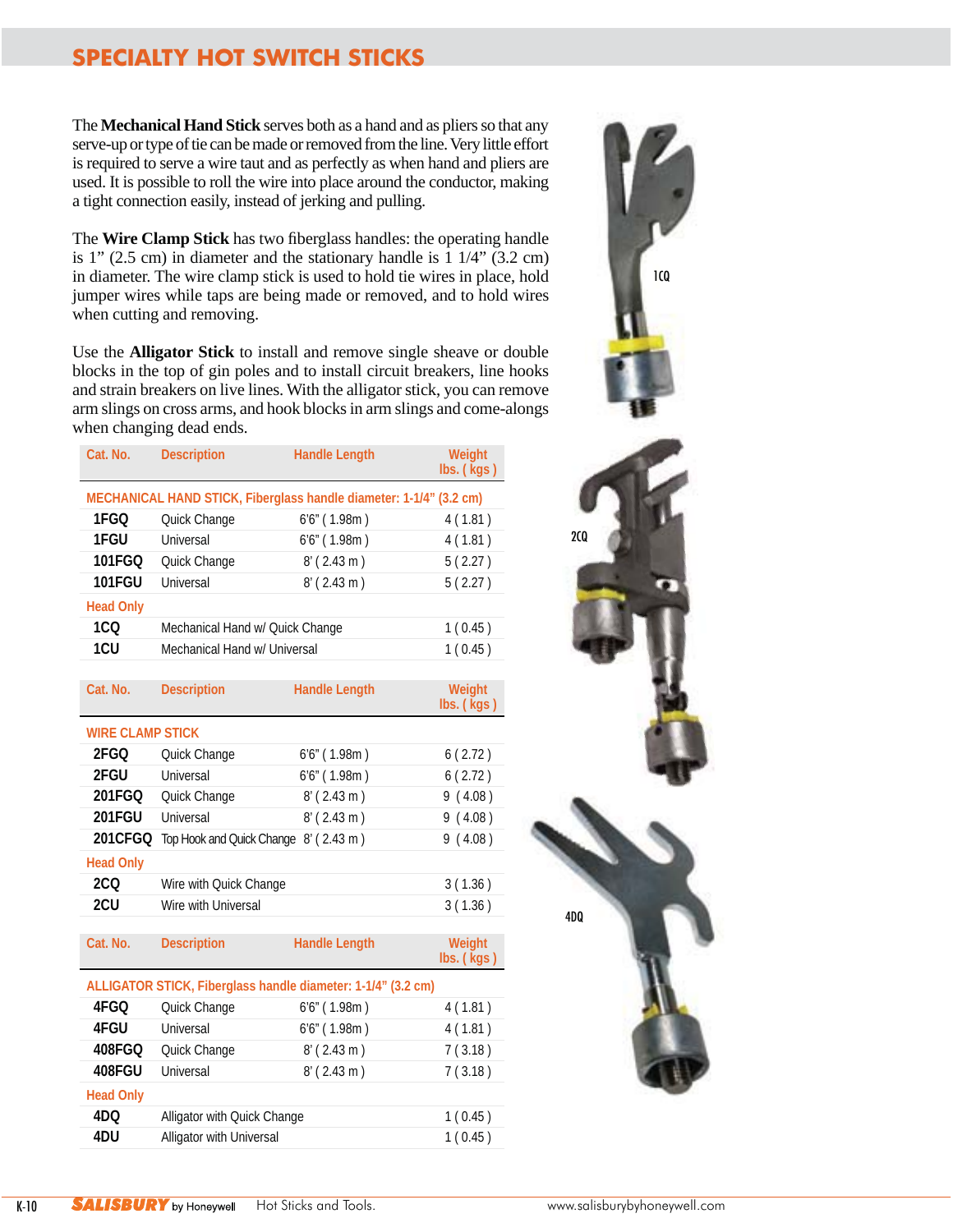# **SPECIALTY HOT SWITCH STICKS**

The **Pigtail Stick** is designed to lift and guide live lines, and maintains clearances while working on poles. The pigtail stick is used to change pin type insulators and ridge pin insulators when the conductor is light enough for one person to lift. Units come standard with  $7/8$ " (2.2 cm) hook; also available with  $1-1/2$ " (3.8 cm) and 2" (5.1 cm) hooks. Other lengths available. Bag not included. Fiberglass handle diameter: 1-1/2" (3.8 cm).

The **Stranded Wire Holding Stick** has two 1" (2.5 cm) diameter fiberglass handles, holds conductors or wires during operations. The 121 Series has 3/4" (1.9 cm) wide jaws that open to 9/16" (1.4 cm), and the 122 Series, has  $2$ " (5.1 cm) wide jaws that open to  $1-1/2$ " (3.8 cm). Other lengths available. Bag not included.

The **Cable Handler** has a 1-1/4" (3.2 cm) fiberglass handle. Used to handle, lift, or move energized cables. Other lengths available.

| Cat. No.             | <b>Description</b>                 | <b>Handle Length</b> | Weight<br>lbs. (kgs)            |
|----------------------|------------------------------------|----------------------|---------------------------------|
| <b>PIGTAIL STICK</b> |                                    |                      |                                 |
| 5FGQ                 | Quick Change                       | $6'6''$ (1.98m)      | 6(2.72)                         |
| 5FGU                 | Universal                          | $6'6''$ (1.98m)      | 6(2.72)                         |
| 501FGQ               | Quick Change                       | $8'$ (2.43 m)        | 7(3.18)                         |
| 501FGU               | Universal                          | $8'$ (2.43 m)        | 7(3.18)                         |
| <b>Head Only</b>     |                                    |                      |                                 |
| 5C <sub>2</sub> Q    | Pigtail w/ Quick Change            | 7/8" (2.2cm)         | 1(0.45)                         |
| 5C <sub>2</sub> U    | Pigtail w/ Universal               | 7/8" (2.2cm)         | 1(0.45)                         |
| 5C3Q                 | Pigtail w/ Quick Change            | $11/2$ " (3.8cm)     | 1(0.45)                         |
| 5C3U                 | Pigtail w/ Universal               | 1 1/2" (3.8cm)       | 1(0.45)                         |
| 5C4Q                 | Pigtail w/ Quick Change            | $2''$ (5.1cm)        | 1(0.45)                         |
| 5C4U                 | Pigtail w/ Universal               | $2''$ (5.1cm)        | 1(0.45)                         |
|                      |                                    |                      |                                 |
| Cat. No.             | <b>Description</b>                 | <b>Handle Length</b> | Weight<br>$\mathsf{lbs.}$ (kgs) |
|                      | <b>STRANDED WIRE HOLDING STICK</b> |                      |                                 |
| 101200               | $\sim$ $\sim$ $\sim$               | 1.1.1.1.00           | 1.0721                          |



**5020H** Head only 1 ( 0.45 )





#### **SALISBURY** by Honeywell

101 E. Crossroads Pkwy., Ste. A Bolingbrook, IL 60440 toll free ph (USA):877.406.4501 toll free fax (USA):866.824.4922 ph:630.343.3800 K-11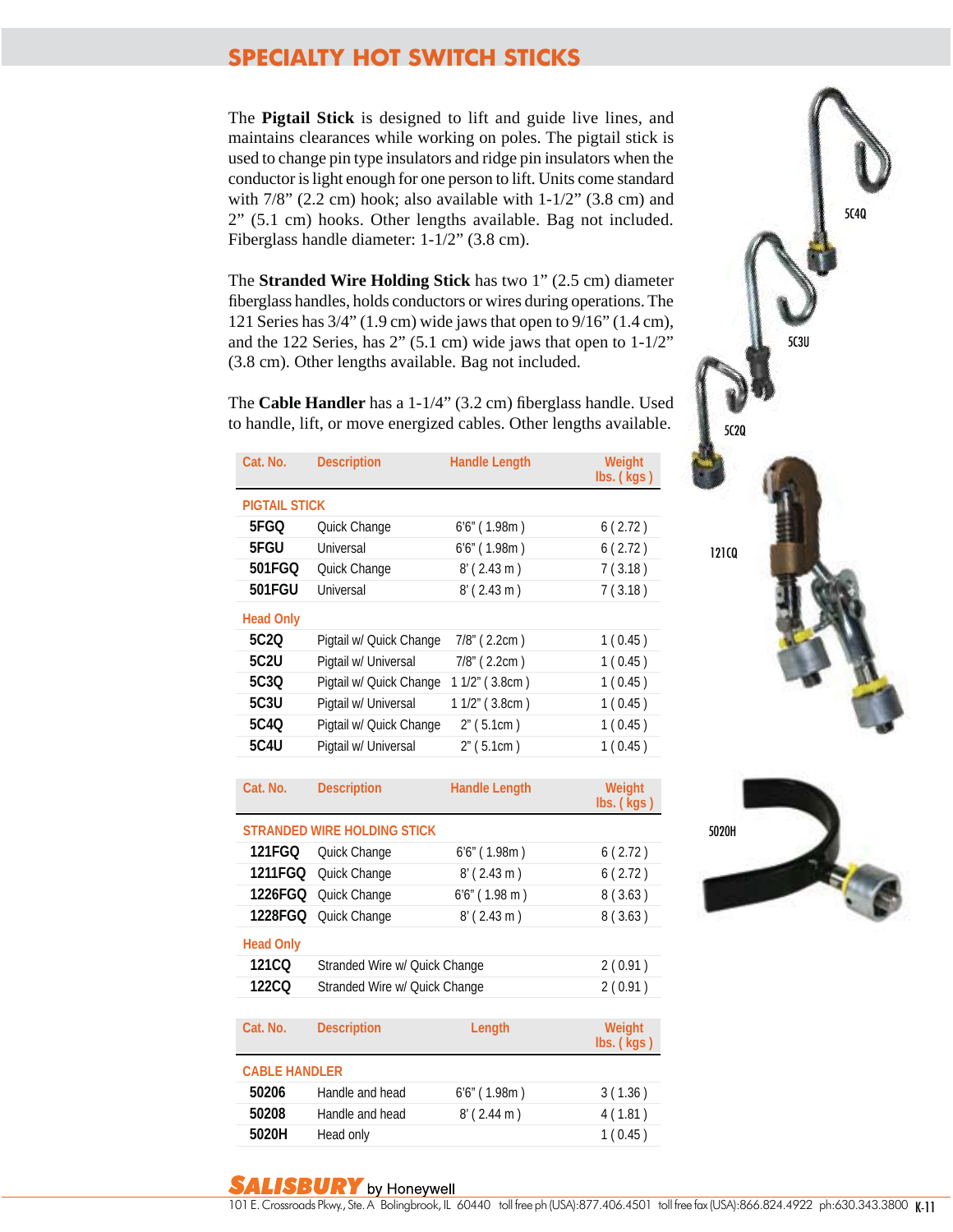# **SECTIONALIZER KIT & INSULATING LINK STICKS**

**The Sectionalizer Kit** temporarily disconnects and isolates a section of line without interrupting service to the balance of the circuit. The entire operation of installation and removal of the sectionalizers can be performed with live line tools. Particularly useful when circuits are interrupted as a result of conductor, insulation or pole failures. Service can be restored by cutting in sectionalizers to isolate the section of line that is in trouble.

Consists of 1-3/4" foam-filled fiberglass connected to a manually operated take-up device. The strain of the line is taken by means of the take-up device using the hook (Cat. No. 1370H), which fastens on the end of the socket wrench (Cat. No. 596FG or equal). The conductor is then cut and cleared.

| Cat. No.                 | <b>Description</b>                                | Weight<br>lbs. (kgs) |
|--------------------------|---------------------------------------------------|----------------------|
| <b>SECTIONALIZER KIT</b> |                                                   |                      |
| 1370SL                   | Set includes: 3 of 1370A, 1 of 1370H, 1 of 1370FB | 100(45.3)            |
| <b>PARTS</b>             |                                                   |                      |
| 1370A                    | One Sectionalizer Only, 25 kV, 36" (0.91 m)       | 12(0.91)             |
| 1370H                    | Hook with 1/2" Drive                              | 1(0.45)              |
| 1370HR                   | Hold Down Hook with Ring                          | 1(0.45)              |
| 1370V                    | Wire Holder, 9/16" (1.43 cm) max. size wire       | 2(0.91)              |
| 1370FB                   | Box w/ Inserts 44" x 12" x 16" (112 x 31 x 41 cm) | 60 (27.22)           |

The **Insulating Link Sticks** are designed to isolate rope, hoists, and blocks being used between energized conductors and a pulling device.Also provide dielectric properties if strap hoist becomes contaminated through field use.Cat. Nos.2512, 2518, and 2524 are made with solid fiberglass. All insulating link sticks are proof tested and marked with WLL prior to shipment. Other lengths and configurations available.All bags hold 3 link sticks.Bags not included.

Fiberglass used meets the requirements of ASTM F711.



|         | in. $(cm)$                    | <b>Ferrules</b><br>in. $(cm)$ | <b>Diameter</b><br>in. $(cm)$ | $\mathsf{lbs.}$ ( $\mathsf{kgs}$ ) | $\mathsf{lbs.}$ (kgs) |                 | lbs. (kgs) |
|---------|-------------------------------|-------------------------------|-------------------------------|------------------------------------|-----------------------|-----------------|------------|
|         | <b>INSULATING LINK STICKS</b> |                               |                               |                                    |                       |                 |            |
| 50012EH | 22(55.9)                      | 12(30.5)                      | 1(2.5)                        | 2,500 (1,134)                      | 3(1.36)               | <b>B522</b> Bag | 1(0.45)    |
| 50012EP | 22(55.9)                      | 12(30.5)                      | 1(2.5)                        | 2,500 (1,134)                      | 3(1.36)               | <b>B522</b> Bag | 1(0.45)    |
| 5012EH  | 22(55.9)                      | 12(30.5)                      |                               | 1 1/4 (3.2) 2,500 (1,134)          | 2(0.91)               | B522 Bag        | 1(0.45)    |
| 5012    | 22(55.9)                      | 12(30.5)                      | 11/4(3.2)                     | 1,500(682)                         | 2(0.91)               | <b>B522</b> Bag | 1(0.45)    |
| 5012R   | 22(55.9)                      | 12(30.5)                      | 11/4(3.2)                     | 1,500(682)                         | 2(0.91)               | B522 Bag        | 1(0.45)    |
| 5112    | 24(61.0)                      | 12(30.5)                      |                               | $11/2(3.8)$ 2,500 (1,134)          | 2(0.91)               | B522 Bag        | 1(0.45)    |
| 2512    | 28 (71.1)                     | 12(30.5)                      | 1(2.5)                        | 10,000(4,536)                      | 2(0.91)               | B522 Bag        | 1(0.45)    |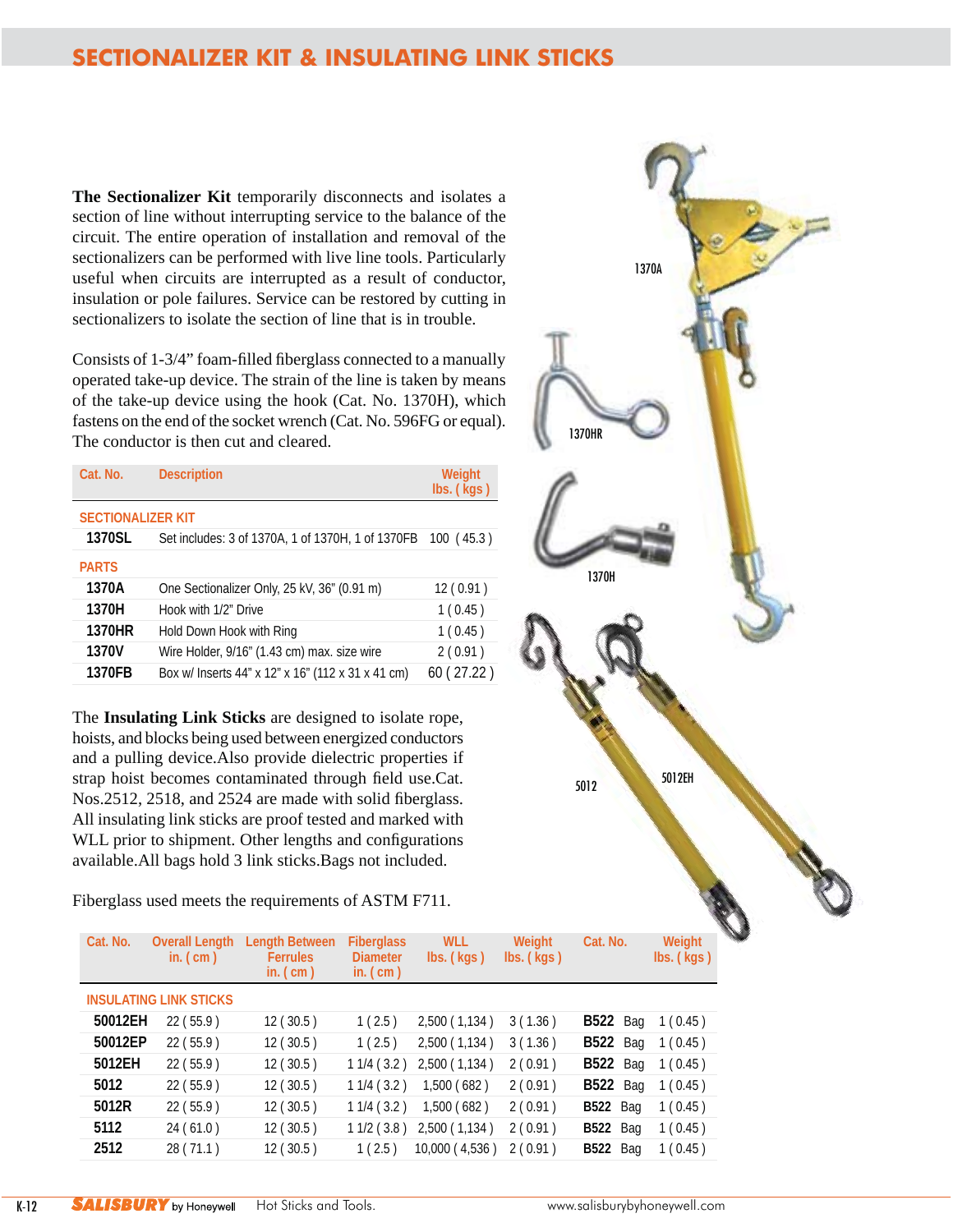#### **FERRULES & ACCESSORIES**

ferrules are available for 1" (2.5 cm), 1-1/4" (3.2 cm), and 1-1/2" (3.8 cm) diameter fiberglass handles. Ferrules include a disc and rivet.

**Kits** include all material required to replace insulated stick ferrules. Please specify size. Each kit includes: one ferrule, one rivet, one disc for handle, sandpaper, a two-part adhesive and instructions.

Universal and 5/8"-11 threaded hex Use the **Silicote Cloth** to wipe dust and dirt from fiberglass insulating handles. Cloth is specially treated with Silicone which leaves a thin coating on the insulating handles. Grease, insulation marks, and other foreign matter should be cleaned from handles with fiberglass handle cleaner before using the silicote cloth. Regular use of the silicote cloth will add to the life and safety of insulating handles. Packaged with directions in resealable, plastic bag.

> **Handle Cleaner** is formulated to clean and condition fiberglass handles. Removes moisture and other contaminates such as dirt, tar, and grease without harming finish and leaves a thin water-repellent coating.

|       | Cat. No.                  | <b>Description</b>                                     |                        | <b>Size</b>                                    | Weight<br>oz(q) |
|-------|---------------------------|--------------------------------------------------------|------------------------|------------------------------------------------|-----------------|
|       | <b>HEXAGONAL FERRULES</b> |                                                        |                        |                                                |                 |
|       | 44DFG                     | $5/8$ "-11 - Zinc                                      |                        | 1" (2.5 cm)                                    | 4(124)          |
| 44DFG | 4EFG                      | $5/8$ "-11 - Zinc                                      |                        | $11/4$ " (3.2 cm)                              | 5(156)          |
|       | 4EFGM                     | Insulated Hex Ferrule w/ Brass Threaded Insert 5/8"-11 |                        | $11/4$ " (3.2 cm)                              | 5(156)          |
|       | 5EFG                      | $5/8$ "-11 - Zinc                                      |                        | $11/2$ " (3.8 cm)                              | 12 (373)        |
| 4EFG  | <b>UNIVERSAL FERRULES</b> |                                                        |                        |                                                |                 |
|       | 44UFG                     | Aluminum with Thumb Screw                              |                        | 1" (2.5 cm)                                    | 4(124)          |
|       | 3400                      | Aluminum with Thumb Screw                              |                        | $11/4$ " (3.2 cm)                              | 5(156)          |
|       | 5EFGU                     | Zinc/Bronze with Thumb Screw                           |                        | $11/2$ " (3.8 cm)                              | 1 lbs. (450 g)  |
|       | <b>RIVETS</b>             |                                                        |                        |                                                |                 |
|       |                           | RH1881375 For 1" Ferrules                              |                        | $3/16$ " x $13/8$ " ( $5 \times 34$ mm) 1 (31) |                 |
| 4EFGM |                           | RH1881625 For 1-1/4" Ferrules                          |                        | $3/16$ " x $15/8$ " ( $5 \times 41$ mm) 1 (31) |                 |
|       | RH1882000                 | For 1-1/2" Ferrules                                    |                        | $3/16$ " x 2" ( $5 \times 51$ mm)              | 2(62)           |
|       |                           |                                                        |                        |                                                |                 |
|       | Cat. No.                  |                                                        | <b>Handle Diameter</b> |                                                | Weight          |
|       |                           |                                                        |                        |                                                | oz(g)           |
| 5EFG  |                           | <b>HEXAGONAL FERRULE KITS</b>                          |                        |                                                |                 |
|       | 44EK001                   |                                                        | 1" (2.5 cm)            |                                                | 4(124)          |
|       | 4EK001                    |                                                        | $11/4$ " (3.2 cm)      |                                                | 4(124)          |
|       | 5EK001                    |                                                        | 1 1/2" (3.8 cm)        |                                                | 4(124)          |
|       |                           | <b>UNIVERSAL FERRULE KITS</b>                          |                        |                                                |                 |
|       | 44UK001                   |                                                        | 1" (2.5 cm)            |                                                | 4(124)          |
|       | 4UK001                    |                                                        | 1 1/4" (3.2 cm)        |                                                | 4(124)          |
| 44UFG | 5UK001                    |                                                        | 1 1/2" (3.8 cm)        |                                                | 4(124)          |
|       |                           |                                                        |                        |                                                |                 |
| (150) | Cat. No.                  | <b>Description</b>                                     | Cat. No.               | <b>Description</b>                             | Weight<br>oz(g) |
|       | <b>CAPS</b>               |                                                        | <b>HANDLE CLEANERS</b> |                                                |                 |
| C100  | C100                      | 1" (2.5 cm) Cap                                        | 2000SC                 | Silicote Cloth                                 | 4(124)          |
|       | C125                      | 1 1/4" (3.2 cm) Cap                                    | 2001                   | Towelette                                      | 1(31)           |
| (125) | C150                      | 1-1/2" (3.8 cm) Cap                                    | 2002                   | 1-Gal Bottle                                   | 9 lbs. (4 kgs)  |

#### **SALISBURY** by Honeywell

**2003** 16 fl oz Spray Bottle 19 ( .53 )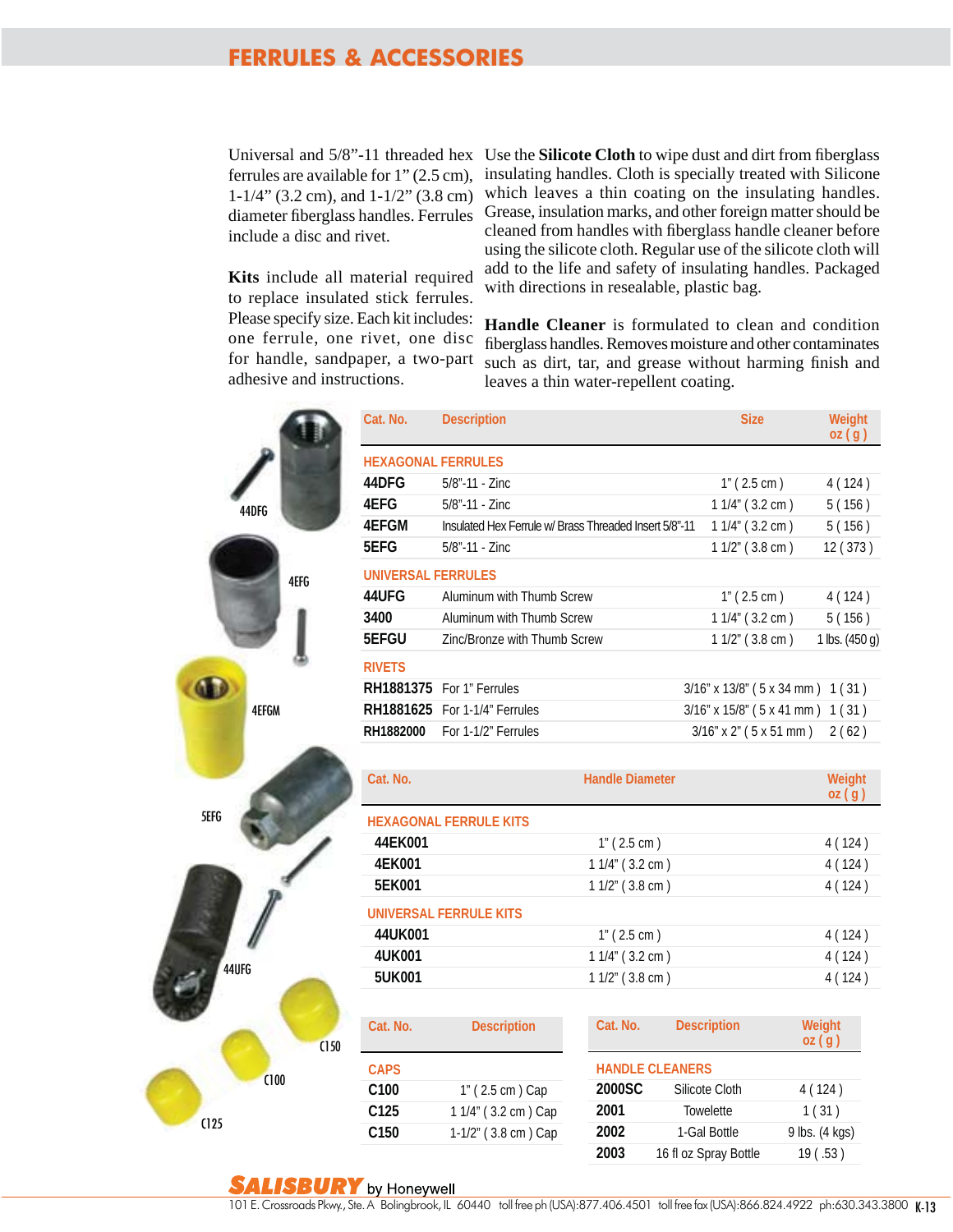# **STORAGE FOR HOT STICKS & TOOLS**



| Cat. No. | <b>Description</b>           | $\mathsf{lbs.}(\mathsf{kgs})$ |
|----------|------------------------------|-------------------------------|
|          |                              |                               |
| 1192     | 1.25 (32mm) I.D. Tool Holder | 3.5(1.6)                      |

**Hot Stick Bags** are constructed of heavy vinyl with double stitched seams. Flaps snap closed. 6" (152mm) wide and designed to hold sticks up to 4" (102mm) shorter than bag length shown on chart.

Hot Stick Bag

**Tubular PVC Storage Containers** provide weather tight storage. Kit includes two mounting brackets and four steel bolts with each 6" (152mm) I.D. or 4.1" (104mm) tube. Sized for tools 12" (305mm) shorter than tube. Four mounting bolts  $3/8$ " x 1.5" (9.5 x 38mm) are supplied with each container. Kit may be ordered without tubing, or with mounting brackets only.





| Cat. No.                        |        | Length                          | Weight ea.                                       |
|---------------------------------|--------|---------------------------------|--------------------------------------------------|
|                                 | Feet   | meters                          | $\overline{\text{lbs}}$ . $\overline{\text{kg}}$ |
| <b>HOT STICK BAGS</b>           |        |                                 |                                                  |
| 4297                            | 5      | 1.5                             | .7(.3)                                           |
| 4298                            | 6      | 1.8                             | .8(.3)                                           |
| 4299                            | 6' 4'' | 1.9                             | .9( .4)                                          |
| 4300                            | 7      | 2                               | 1(.4)                                            |
| 4301                            | 8'4''  | 2.5                             | 1.1(.5)                                          |
| 4302                            | 9      | 2.7                             | 1.2(.5)                                          |
| 4303                            | 10'4'' | 3                               | 1.4(.6)                                          |
|                                 |        | 4" I.D. TUBULAR PVC STORAGE KIT |                                                  |
| 4155                            | 7      | 2.13                            | 17(7.7)                                          |
| 4156                            | 9      | 2.74                            | 20(9)                                            |
| 6" I.D. TUBULAR PVC STORAGE KIT |        |                                 |                                                  |
| 4167                            | 6      | 1.82                            | 20(9)                                            |
| 4168                            | 7      | 2.13                            | 22 (10)                                          |
| 4169                            | 9      | 2.74                            | 26 (11.7)                                        |
|                                 |        |                                 |                                                  |
|                                 |        |                                 |                                                  |

| Cat. No. | Description/Dimensions in. (mm)                      | $\mathsf{lbs.}(\mathsf{kgs})$ |
|----------|------------------------------------------------------|-------------------------------|
| 9822     | Kit for 6" (152) I.D. 6.6" (168) O.D. tube 8 (3.5)   |                               |
| 9823     | Kit for 4.1" (104) I.D. 4.5" (114) O.D. tube 6 (2.7) |                               |
| C4007    | I.D. 4" (102) 7' (2.13m)                             | 19 (8.62)                     |
| C4009    | I.D. $4''(102)$ 9' (2.75m)                           | 22 (9.98)                     |
| C4011    | I.D. 4" (102) 11' (3.35m)                            | 26 (11.79)                    |
| C4013    | I.D. 4" (102)13' (3.96m)                             | 29 (13.15)                    |
| C4017    | I.D. 4" (102) 17' (5.18m)                            | 36 (16.33)                    |
| C4020    | I.D. 4" (102) 20' (6.08m)                            | 40 (18.15)                    |
|          | <b>CONTAINER KITS</b>                                |                               |
| C4000    | Kit w/o Lock I.D. 4" (102)                           | 6(2.72)                       |
| C4000L   | Kit w/ Lock I.D. 4" (102)                            | 9(4.08)                       |

#### K-14 **SALISBURY** by Honeywell Hot Sticks and Tools. We www.salisburybyhoneywell.com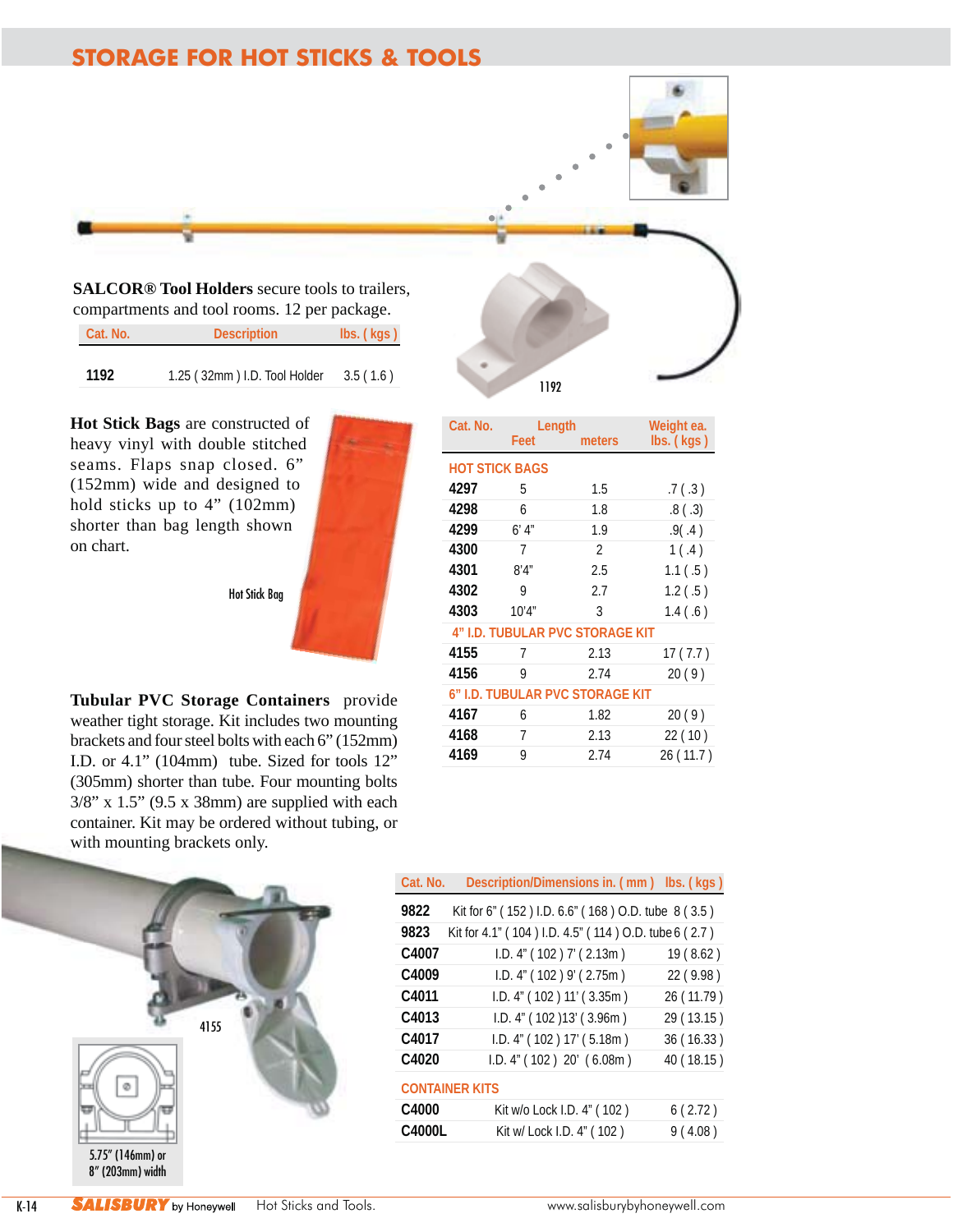#### **RESCUE HOOK, STATIC DISCHARGE STICK**

**Salisbury Insulated Rescue Hook** is an invaluable tool for any workplace used to withdraw an injured worker out of a hazardous area. Confined spaces, in vaults, or just near electrical cabinets and switch gear are some of the places where this tool is a must. Featuring a foam filled, fiberglass reinforced handle for superior electrical insulation and a coated heat treated body hook with an 18" opening. The stick is available in the standard lengths of 6 and 8-foot lengths. Other lengths are available as a special order. Contact us with your requirements. Handle meets the requirements of ASTM F711.

**The Static Discharge Stick** is designed to safely remove the static charge after de-energizing. This tool is pre-assembled and includes a copper "U"

hook, 3'6'' closed cell foam filled tubular fiberglass stick and 6' of copper grounding cable attached to a Salisbury 1814 bronze flat jaw serrated grade 3 clamp. Also available in a 1' length stick.







| Cat. No. | <b>Dimensions</b>                                               |      | Weight ea. |
|----------|-----------------------------------------------------------------|------|------------|
|          | in.<br>mm                                                       | lbs. | kgs        |
|          | <b>INSULATED RESCUE HOOK</b>                                    |      |            |
| 24400    | Rescue Hook 3' (0.9 m) length                                   | 3.4  | (1.5)      |
| 24401    | Rescue Hook 6' (1.8 m) length                                   | 4.5  | (2)        |
| 24403    | Rescue Hook 8' (2.4 m) length                                   | 5.5  | (2.5)      |
|          | <b>STATIC DISCHARGE STICK</b>                                   |      |            |
| 20817    | Static Discharge Stick OAL 3'8" (1.08m) length                  | 8    | (3.6)      |
| 22629    | Static Discharge Stick w/ Universal Attachment 1' (0.3m) length | .38  | (0.17)     |

# **WARNING:**

Discharge sticks are not grounding tools as described by OSHA 1910.269 and carry no fault duty rating.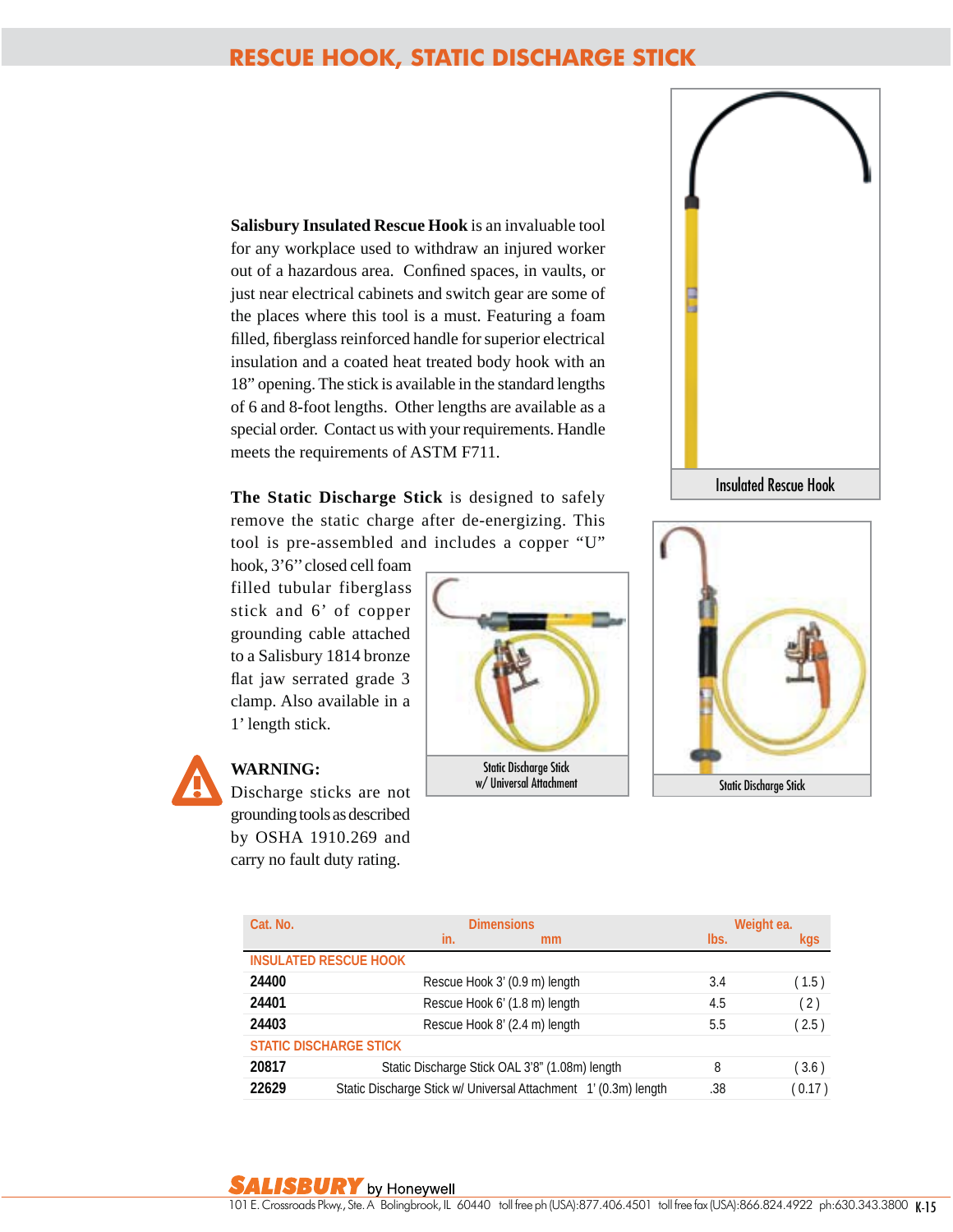# **STATIC DISCHARGE STICKS**

**A Discharge Hook** is used to drain capacitive voltage. The probe is first used to make contact, then the hook can be used to make direct contact bypassing the fuse. The fuse gives added protection in case initial contact is accidentally made on energized equipment. Fuse is rated at 8 kV maximum, 6 amperes continuous.

A **Discharge Hook** is a special discharging device used to deenergize capacitors and other voltage retaining components before maintenance work is performed. Mounting clip (Cat. No. 1925MC) is included. Standard handle length is 2 feet (0.61 m). Other cable and handle lengths are available.

**Resistive Discharge Hooks/Probes** with resistors help eliminate initial surge current. Second hook bypasses resistors for residual discharge. Resistive discharge hooks and probes use #6 flexible copper, clear-jacketed cable, a hand guard, hook or probe, and a 1" (2.5 cm) diameter fiberglass insulating handle. The handle complies with ASTM F-711. All come with a clear PVC cover to protect resistors from damage from bumps and knocks. Not all resistors fit all hooks. Please note resistor's outside diameter and length. Mounting clip (Cat. No. 1925MC) is included. Other lengths and configurations are available.

#### **FOR DISCHARGE ONLY. DO NOT USE AS LIVE LINE TOOL OR GROUNDING DEVICE.**



| Cat. No.                               | <b>Description</b>             |                    |                 | Weight ea. |
|----------------------------------------|--------------------------------|--------------------|-----------------|------------|
|                                        |                                |                    | lbs.            | (kgs).     |
| <b>FUSED DISCHARGE HOOK</b>            |                                |                    |                 |            |
| 1930535415Q                            | Fused Discharge Hook           |                    | 10              | (4.53)     |
| <b>DISCHARGE HOOK</b>                  | Ground Lead Length             |                    |                 |            |
| 1925                                   | $5'$ (1.52 m)                  |                    | $\overline{2}$  | (0.91)     |
| 19257                                  | $7'$ (2.13 m)                  |                    | 2.5             | (1.13)     |
| 19258                                  | $8'$ (2.44 m)                  |                    | 3               | (1.36)     |
| 192510                                 | $10'$ (3.05 m)                 |                    | 4.5             | (2.04)     |
| 192520                                 | 20' (6.10 m)                   |                    | 5               | (2.27)     |
| <b>RESISTIVE DISCHARGE HOOK/PROBES</b> |                                |                    |                 |            |
|                                        | Handle Length                  | Ground Lead Length |                 |            |
| 19250005                               | $23''(0.58 \text{ m})$         | $5'$ (1.52 m)      | 2               | (0.91)     |
| 192500655                              | $7'$ (2.13 m)                  | $10'$ (3.05 m)     | 4.5             | (2.04)     |
| 19250007                               | $5'$ (1.52 m)                  | $7'$ (2.13 m)      | 4               | (1.81)     |
| <b>ACCESSORIES</b>                     |                                |                    |                 |            |
| 1925SSMC                               | Mounting Clip, Stainless Steel |                    | 30Z             | (84g)      |
| 1925MC                                 | Mounting Clip                  |                    | 3 <sub>0Z</sub> | (84g)      |
| 1925DMC                                | Mounting Clip with Hardware    |                    | 4 oz            | (112 g)    |
|                                        |                                |                    |                 |            |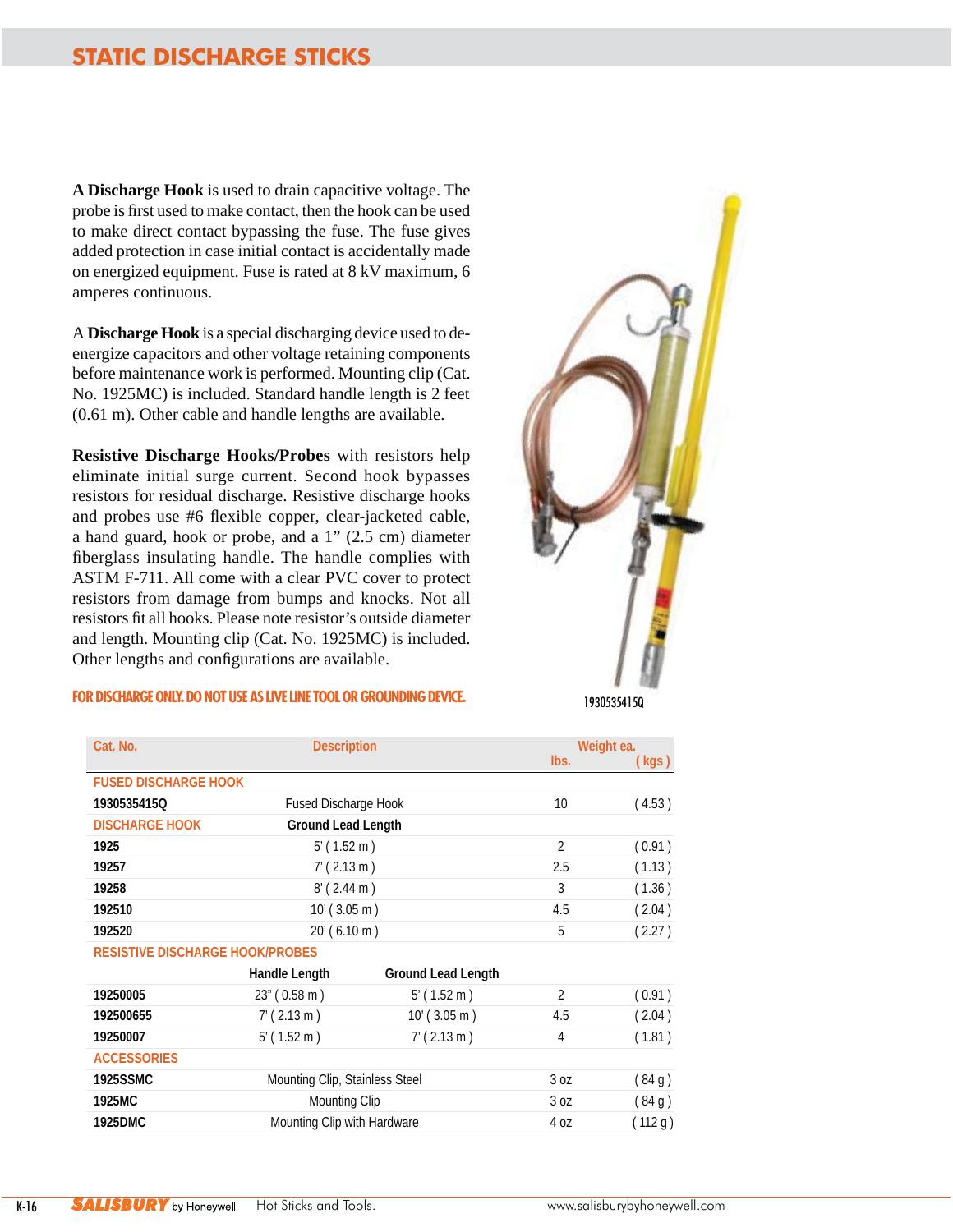*Tool Heads are used in live line applications. This equipment should be mounted on suitable handles to ensure proper distance from live conductors. Below are the choices of end fitings available. All tools have one of these three fittings.*







#### **QUICK CHANGE END FITTING**

Has a 5/8"-11 threaded stud that threads into the top of a hexagonal ferrule. A hexagonal collar slides down and over the hexagonal ferrule making a strong, positive connection. A plastic safety clip is used to lock the quick change end fitting to an insulating handle.

#### **UNIVERSAL END FITTING**

Gives the user the option to position and secure an universal tool head at several angles. It also allows meters to be attached to universal handles. Universal fittings can be installed on universal sticks by using the 2500 shotgun adapter.

#### **GRIP ALL or EYE SCREW END FITTING**

For use with the clamp stick. The hook from the clamp stick is hooked through the eye hole of the eye screw, then drawn into the clamp stick and secured.

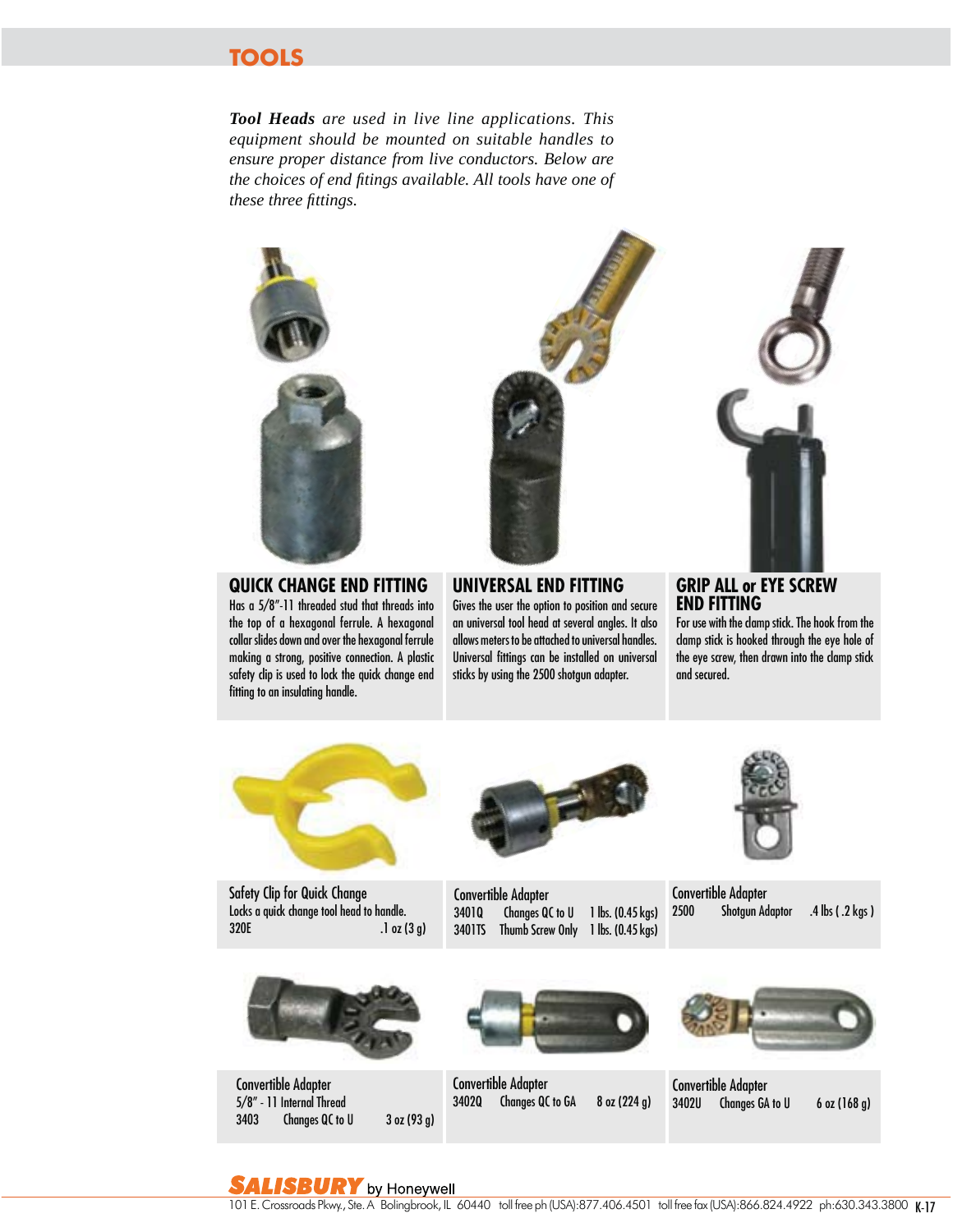

Cotter Key Installer 3500 1 lbs. (0.45 kgs) Add suffix "U" for Universal, "Q" for Quick Change





Cotter Key Remover 11 Remover 12 oz (0.38 kgs) 1101 Spring Loaded Remover 12 oz (0.38 kgs) Add suffix "U" for Universal, "Q" for Quick Change

Switch Disconnect w/ Hammer Head 1900U .19 lbs. (.08 kgs)



Ratchet Wrench 4115 1/2" ( 12.7 mm ) sq. drive



GA Adapter w/ Square Drive & Spring-

 $1/2$ " (1.3 cm) Square Drive 3/4" (1.9 cm) Socket

Loaded Socket<br>3402L5934 1/

.5 lbs ( .22 kgs )



Locating Drift 2 lbs (0.91 kgs)



Hammer 165 1 lbs. (0.45 kgs) Add suffix "U" for Universal, "Q" for Quick Change



Wrench Attachment 9 2 lbs. (0.91 kgs) Add suffix "U" for Universal, "Q" for Quick Change





Toggle & Spring The 1/2" (1.3 cm) square drive converts handles into a socket stick. 5900 2 lbs. (0.91 kgs) 4114 1.2 lbs ( .5 kgs )

Handle Splice Joint & Spring Splices two handles together creating a flexible handle. 3302 2 lbs (0.91 kgs) Add suffix "U" for Universal, "Q" for Quick Change



Flex Head Socket Wrench

Quick Change Handle Splice Joint 3301 2 lbs (0.91 kgs)



Add suffix "U" for Universal, "Q" for Quick Change

Bayonet Ferrule Installs/removes ground heads with bayonet studs. 98B 1 lbs. (0.45 kgs) Add suffix "U" for Universal, "Q" for Quick Change



**Screwdriver** 

Use where aligning or hardware fitting is difficult. 8A 2 lbs. (.91 kgs) Add suffix "U" for Universal, "Q" for Quick Change

13 Screwdriver 8 oz (0.23 kgs)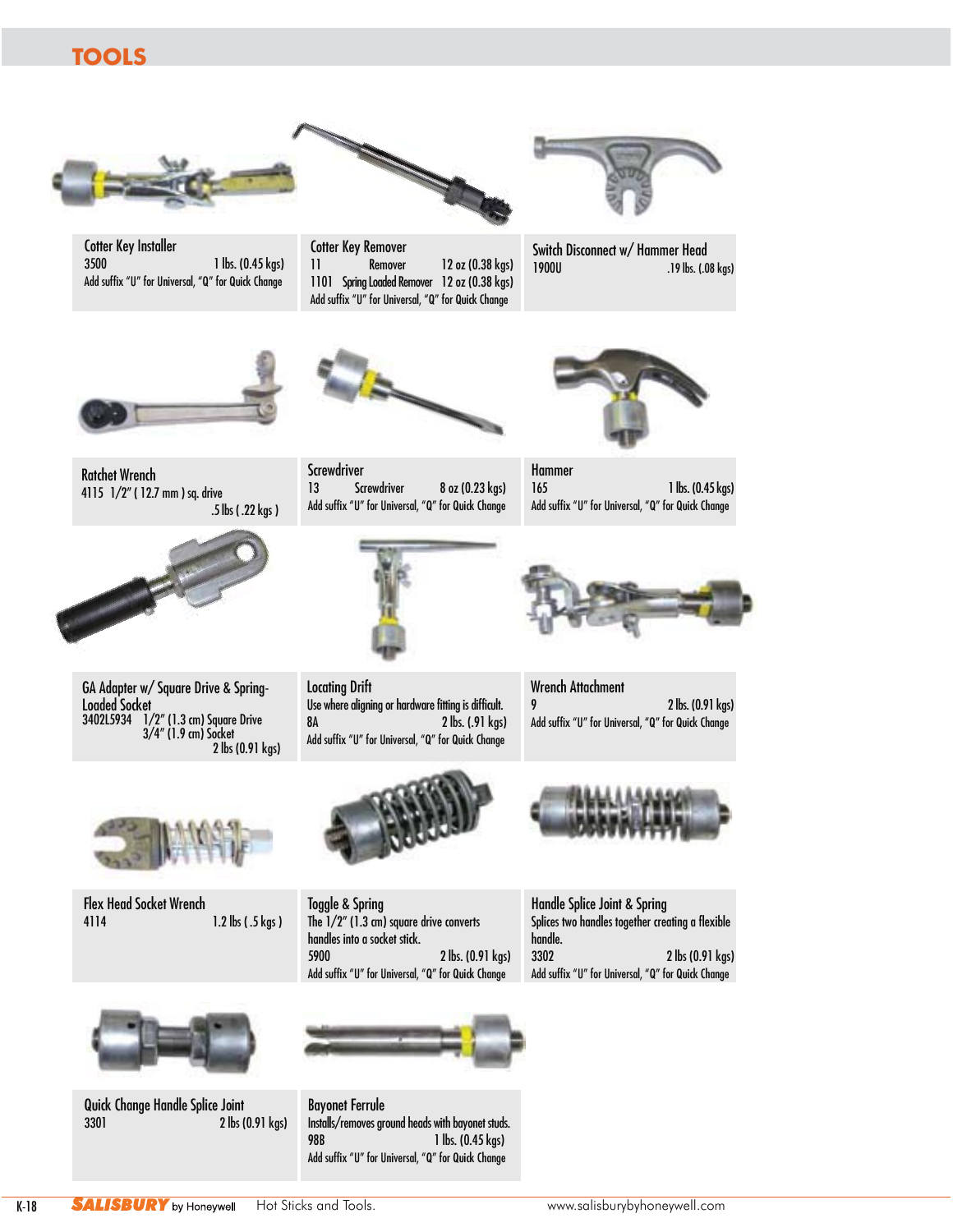

Hanging Hook Attaches to all fiberglass handles. 190HC 3 oz. (84 kgs)



Clamp Stick Head 9834 Clamp Stick Head 1.4 lbs ( .6 kgs )



Universal System Tool Blanket Pin  $UST$  1 lb. (.45 kgs)



8300 2 lbs. (0.91 kgs) Add suffix "U" for Universal, "Q" for Quick Change

Adjustable Insulator Fork



Used in handling ball and socket insulators. 8301 2 lbs. (0.91 kgs) Add suffix "U" for Universal, "Q" for Quick Change

Inspection Mirror 9900 5" (12.7 cm) dia. 8 oz. (224 g) Add suffix "U" for Universal, "Q" for Quick Change





Pin Holder for Clevis-Type Insulators 1 lbs. (0.45 kgs) Add suffix "U" for Universal, "Q" for Quick Change

Line Hose Applicator 2" x 18" (5.1 x 45.7 cm) jaws 1680 4 lbs (1.81 kgs) Add suffix "U" for Universal, "Q" for Quick Change



Extension Offset Switch Hook Safely removes fuses from outdoor disconnects. Steel 1 lbs. (0.45 kgs) 190002 Aluminum/Bronze 1 lbs. (0.45 kgs) Add suffix "U" for Universal, "Q" for Quick Change



Dead End Automatic Sleeve Applicator Dia. 1/4" to 1 1/2" (6.4 to 38 mm) 16 2 lbs. (0.91 kgs) Add suffix "U" for Universal, "Q" for Quick Change



Wire Grip Grips conductor, has hole for block or line hook. WWL for grip is 1,000 lbs (454 kgs) at a 4:1 ratio. 3600 Opening min.5/16" max.7/8" 2 lbs (0.91 kgs) (7.9mm, 2.2cm) 3601 Opening min.1/2" max.1-1/2" 3 lbs. (1.36 kgs) (1.3cm, 3.8cm) Add suffix "U" for Universal, "Q" for Quick Change

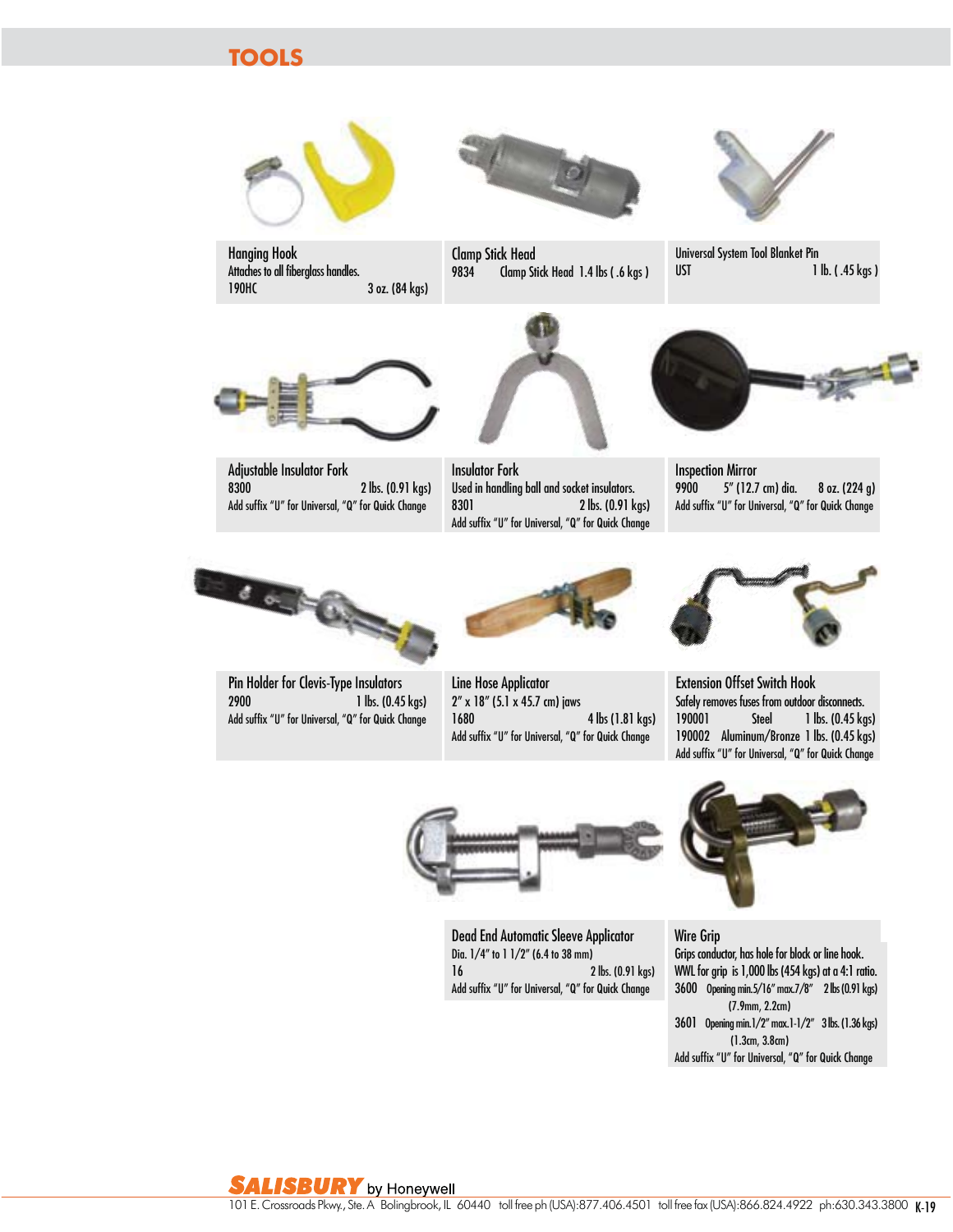

Mechanical Hand 1 lbs. (0.45 kgs) Add suffix "U" for Universal, "Q" for Quick Change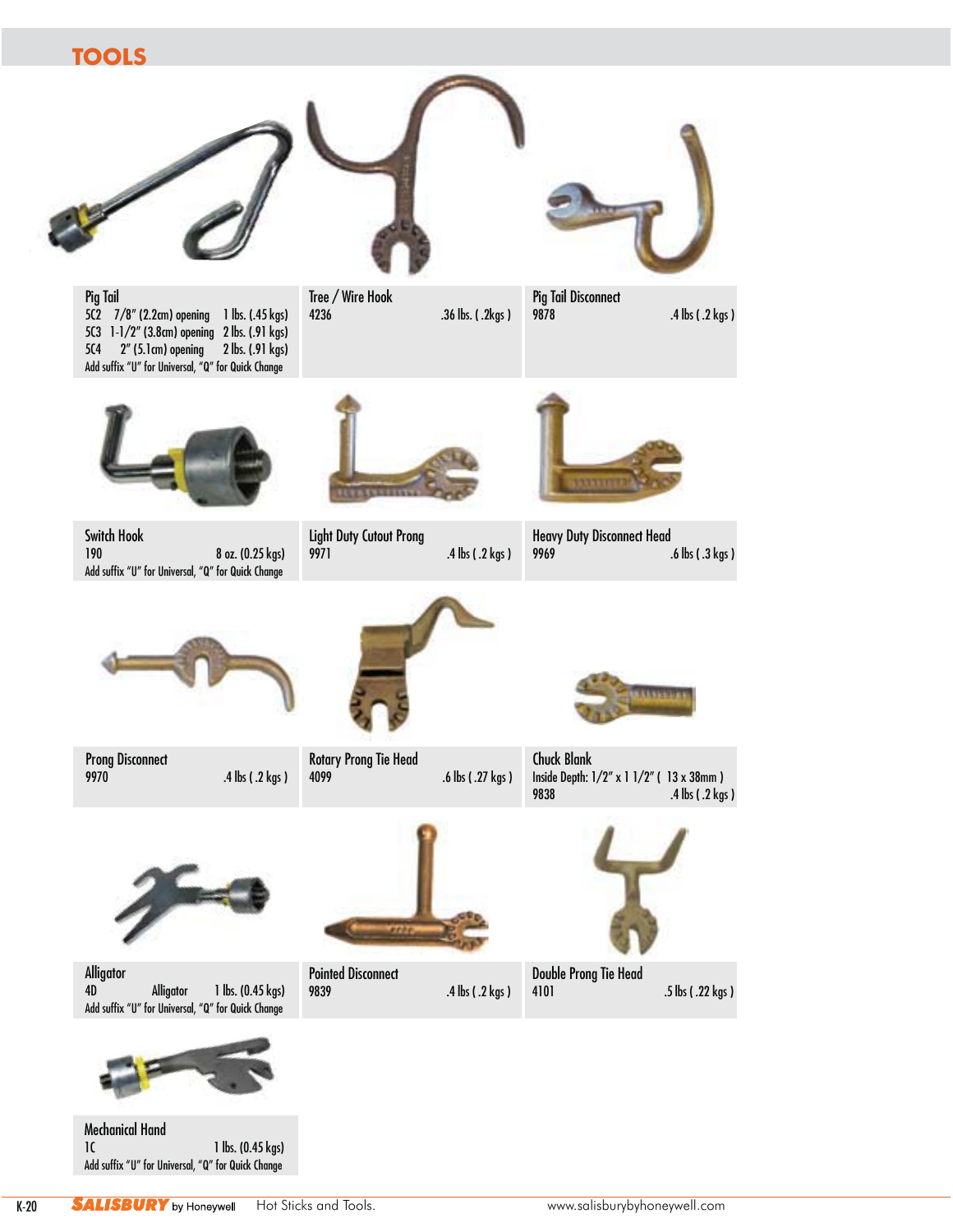



4108 Tubular Line Cleaner 1.3 lbs ( .6 kgs ) 4109 Replacement Brush .5 lbs ( .22 kgs )



4111 "V" Line Cleaner 1.3 lbs ( .6 kgs ) 4113 Replacement Brushes (10) 3 lbs ( 1.4 kgs )

1.5 lbs. (0.68 kgs)



152 "V" Brush 1.5 lbs. (0.68 kgs) Add suffix "Q" for Quick Change, "GA" for Grip All 152B Replacement Brush 3 ozs. (0.09 kgs)





Add suffix "U" for Universal, "Q" for Quick Change,

1521003 Semi-Tube Side Brush

"GA" for Grip All

1521 Semi-Tube Brush 1.5 lbs. (0.68 kgs) Add suffix "U" for Universal, "Q" for Quick Change, "GA" for Grip All 1521B Replacement Brush 12 ozs. (0.37 kgs)



4103 Handle for Pruning Saw .5 lbs ( .22 kgs ) 4104 Pruning Saw w/ 18"(457mm) blade Pruning Saw w/ 14" (35.6 cm) 1 lbs. (0.45 kgs) 7991WS Saw Sheath .5 lbs. (0.22 kgs) Add suffix "U" for Universal, "Q" for Quick Change



1520010GAH Brush w/ Handle & Cover 1 lbs. (0.45 kgs)





Mounted on 12" ( 30.6cm ) fiberglass pole 4105 Tree Pruner - Universal 25' ( 7.62m ) of line 4 lbs. (1.81 kgs)

7992FGQ Tree Pruner - Quick Change 12' ( 3.06m ) of line 4 lbs. (1.81 kgs)



4102 Fixed Blade Tie Head .5 lbs ( .22 kgs )



12 Stripping Knife 1 lbs. (0.45 kgs) 12S Sheath 4 oz. (0.12 kgs) Add suffix "U" for Universal, "Q" for Quick Change, "GA" for Grip All



Wire Gauges 860002 Aluminum Fits:#4 to 397.5 1 lbs. (0.45 kgs) 860004 ACSR/Aluminum Fits: #4 to .556 1 lbs. (0.45 kgs) 860005 Copper Fits: #8 to 4/0 1 lbs. (0.45 kgs) Add suffix "U" for Universal, "Q" for Quick Change



4106 Curved Blade Skinning Knife .4 lbs ( .2 kgs ) 4107 Replacement Blade .1 lbs ( .05 kgs )



4100 Rotary Blade Tie Head .7 lbs ( .3 kgs )



Test Point Cap Seal Cleaner 1520006 1lbs. (0.45 kgs) Add suffix "U" for Universal, "Q" for Quick Change, "GA" for Grip All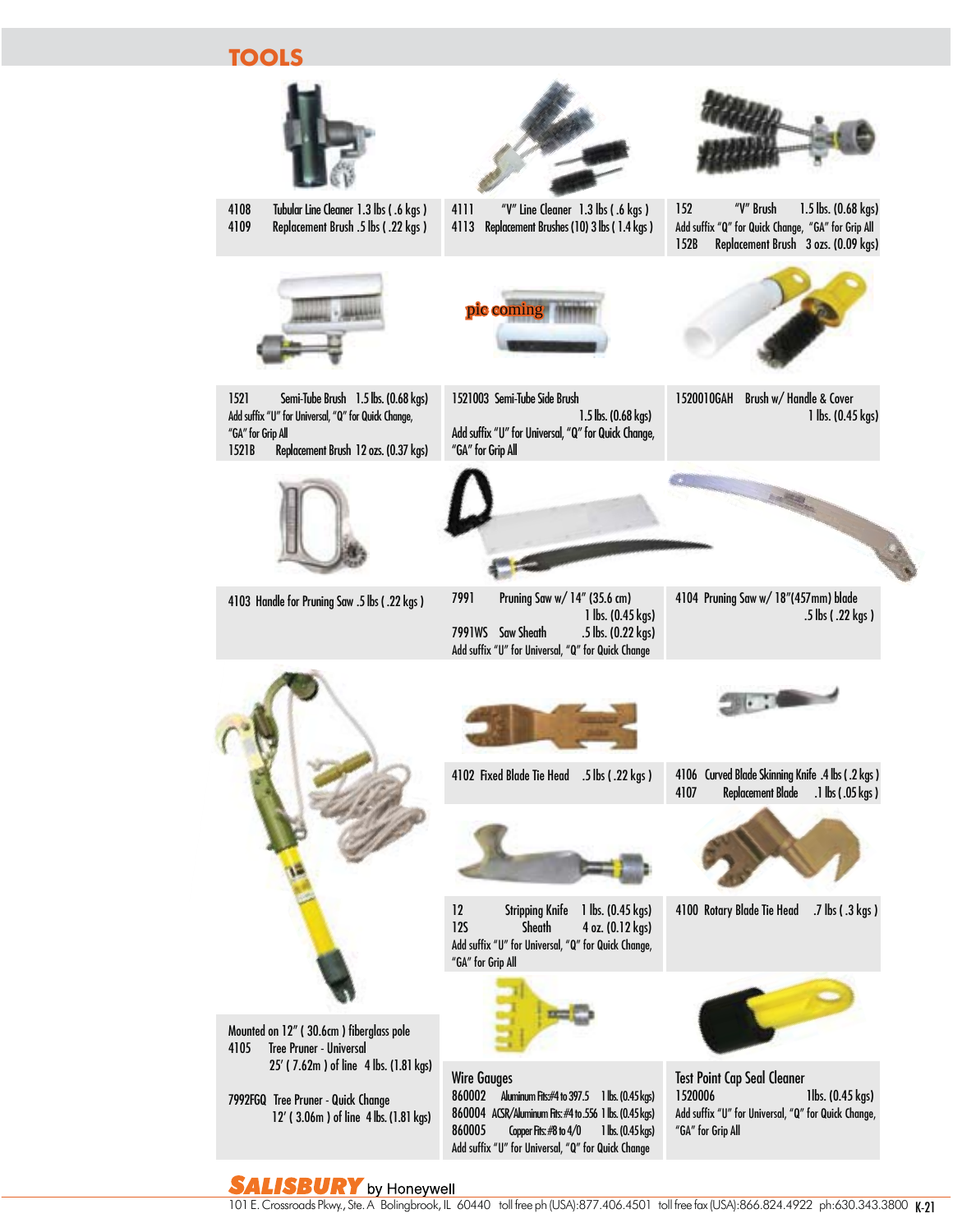# **ARMOR ROD TOOLS, JUMPER HEADS & PENTA SOCKETS**

| Cat. No.               | <b>Description</b>           | Weight<br>$\mathsf{Ibs}$ . $(\mathsf{kgs})$ |
|------------------------|------------------------------|---------------------------------------------|
| <b>ARMOR ROD TOOLS</b> |                              |                                             |
| 124                    | <b>Armor Rod Applicators</b> | 2(0.91)                                     |
| 1241                   | <b>Formed Wire Tools</b>     | 2(0.91)                                     |

Add suffix "Q" for quick change, "U" for universal, "HDQ" for heavy duty w/ quick change, "HDU" for heavy duty w/ universal.

The **Jumper Heads** have a maximum opening of 19/16" (4.0 cm) and are designed with builtin universal joints in order to accommodate installation lines at an angle. The jumper heads have a quick action tightening screw for fast closing. Threaded adapters are used to accept 5/8-11 threaded non-shrouded ferrules. A hose clamp is included for connection strain relief.



| Cat. No. | <b>Description</b>                  | Max. Opening | Continuous<br>Duty | Weight<br>$\mathsf{Ibs}$ . ( $\mathsf{Kgs}$ ) |
|----------|-------------------------------------|--------------|--------------------|-----------------------------------------------|
|          | JUMPER HEADS WITH THREADED ADAPTERS |              |                    |                                               |
|          | 98SADGA Grip All Wide Jaw           | $1-9/16"$    | 600 amps           | 3(1.36)                                       |

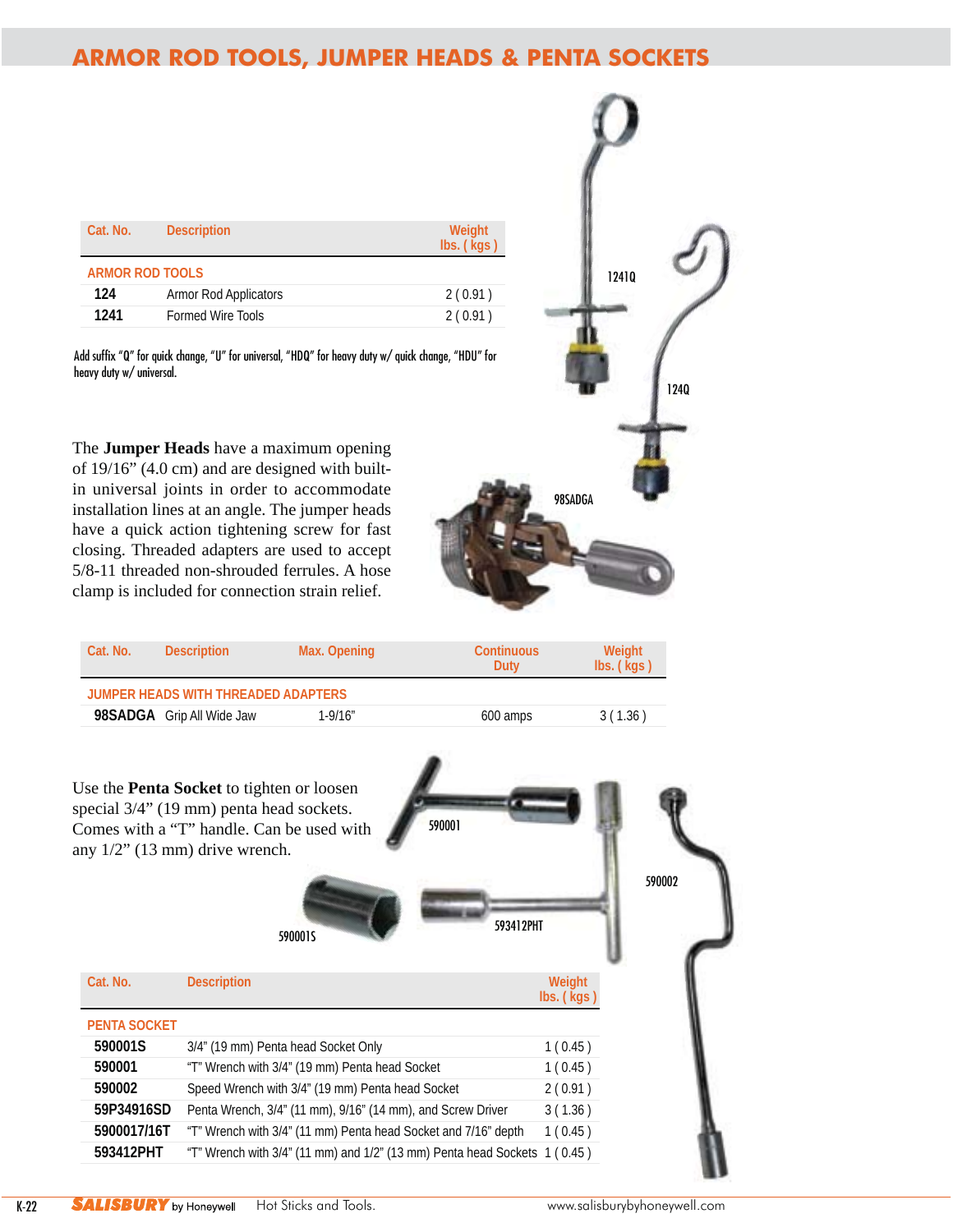# **FUSE PULLER TOOLS**

The standard **Fuse Puller** heads (Cat.No. 92Q) have plastic jaws that fit fuses from 3/4" (1.9 cm) to 2" (5.1 cm) diameter. Heads are pivotally mounted to permit adjustment to any angle. To tighten the jaws, just rotate the handle. The insert jaws (Cat. No. 190NLF) for the 1-3/16" (2.1 cm) diameter liquid filled fuse are held on the fuse puller with springs. The attachment on the end of each fuse puller is Cat. No. 190Q, quick change switch hook. Other lengths available. Bag not included. Fiberglass handle diameter: 1-1/4" (3.2cm).



190NLF



| Cat. No.                | <b>Description</b>        | <b>Handle Length</b>                                       | Weight<br>lbs. (kgs) |
|-------------------------|---------------------------|------------------------------------------------------------|----------------------|
| <b>FUSE PULLER TOOL</b> |                           |                                                            |                      |
| 196FGQ                  | Quick Change              | $6'6''$ (1.98 m)                                           | 5(2.27)              |
| 196FGU                  | Universal                 | $6'6''$ (1.98 m)                                           | 5(2.27)              |
| 198FGQ                  | Quick Change              | $8'$ (2.43 m)                                              | 6(2.72)              |
| 198FGU                  | Universal                 | $8'$ (2.43 m)                                              | 6(2.72)              |
| <b>Parts</b>            |                           |                                                            |                      |
| 920                     | Head Only, Quick Change   |                                                            | 2(0.91)              |
| 92U                     | Head Only, Universal      |                                                            | 2(0.91)              |
| 190Q                    | Switch Hook, Quick Change |                                                            | 1(0.45)              |
| <b>190NLF</b>           |                           | Insert Jaws for 13/16" (2.1 cm) diameter S & C Liquid Fuse | 1(0.45)              |

92225001Q

| Cat. No.                 | <b>Description</b>                | <b>Maximum</b><br><b>Diameter</b> | Weight<br>$\mathsf{Ibs}$ . $(\mathsf{kgs})$ |
|--------------------------|-----------------------------------|-----------------------------------|---------------------------------------------|
| <b>FUSE PULLER HEADS</b> |                                   |                                   |                                             |
| 9209Q                    | Liquid Fuse, Quick Change         | 13/16" (2.1 cm)                   | 3(1.36)                                     |
| 9209U                    | Liquid Fuse, Universal, Head Only | 13/16" (2.1 cm)                   | 3(1.36)                                     |
| 9209GA                   | Liquid Fuse, Grip All             | 13/16" (2.1 cm)                   | 3(1.36)                                     |
| 92225001Q                | Quick Change                      | 2 1/4" (5.7 cm)                   | 3(1.36)                                     |
| 92225001U                | Universal                         | 2 1/4" (5.7 cm)                   | 3(1.36)                                     |
| 92225001GA               | Grip All                          | 2 1/4" (5.7 cm)                   | 3(1.36)                                     |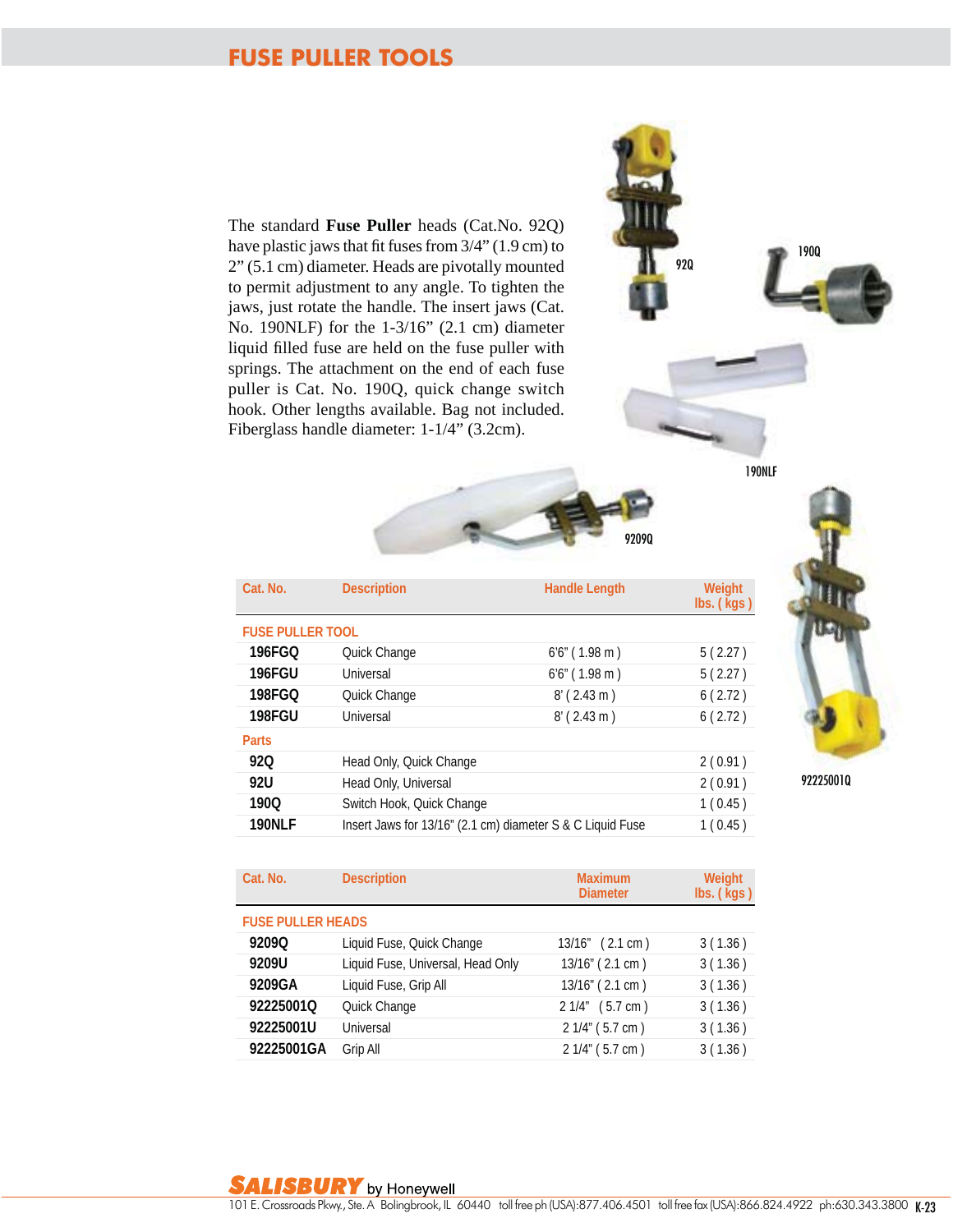# **CONNECTOR TOOL HEADS & PARALLEL GROOVE CLAMP**

The **Parallel Groove Clamp Tool**  accommodates cap-screw type parallel groove clamps (one, two, and three bolt types). The parallel groove tool head clamps can be installed from almost any angle by use of the universal ball clamp. The handles are fiberglass, with the operating handle having a diameter of 1" (2.5 cm) and the stationary handle 1-1/4" (3.2 cm). Bag not included. Other lengths available.



The **Vise Type Connector Tool** installs and removes all sizes of single bolt vise type connectors on energized lines. With this tool it is possible to install connectors on a line as efficiently as when done by hand. The handles are fiberglass. The operating handle is 1" (2.5 cm) in diameter and the stationary handle is 1-1/4" (3.2 cm) in diameter. Bag not included. Other lengths available.



| Cat. No.   | <b>Description</b>                   | Weight<br>lbs. (kgs) |
|------------|--------------------------------------|----------------------|
|            | PARALLEL GROOVE CLAMP TOOL HEAD      |                      |
| 1800CQ     | Quick Change Head                    | 3(1.96)              |
| 1800CU     | Universal Head                       | 3(1.96)              |
| 1800CQS    | Quick Change Head with Top Hook      | 3(1.96)              |
|            | PARALLEL GROOVE CLAMP TOOL SOCKET    |                      |
| 1800SS     | $9/16$ " (1.4 cm)                    | 1(0.45)              |
| 1800SM     | 3/4" (1.9 cm)                        | 1(0.45)              |
| 1800SL     | 15/16" (2.4 cm)                      | 1(0.45)              |
|            | <b>CONNECTOR TOOL VISE TYPE HEAD</b> |                      |
| 72CQ       | Quick Change Head Only               | 3(1.96)              |
| 72CU       | Universal Head Only                  | 3(1.96)              |
|            | <b>CONNECTOR TOOL VISE TYPE</b>      |                      |
| 72S3/8     | 3/8" (0.95 cm)                       | $2$ oz. $(45 g)$     |
| 72S9/16    | $9/16$ " (1.4 cm)                    | $2$ oz. $(45 g)$     |
| 72S3/4     | 3/4" (1.9 cm)                        | $2$ oz. $(45 g)$     |
|            |                                      |                      |
| ---------- |                                      |                      |

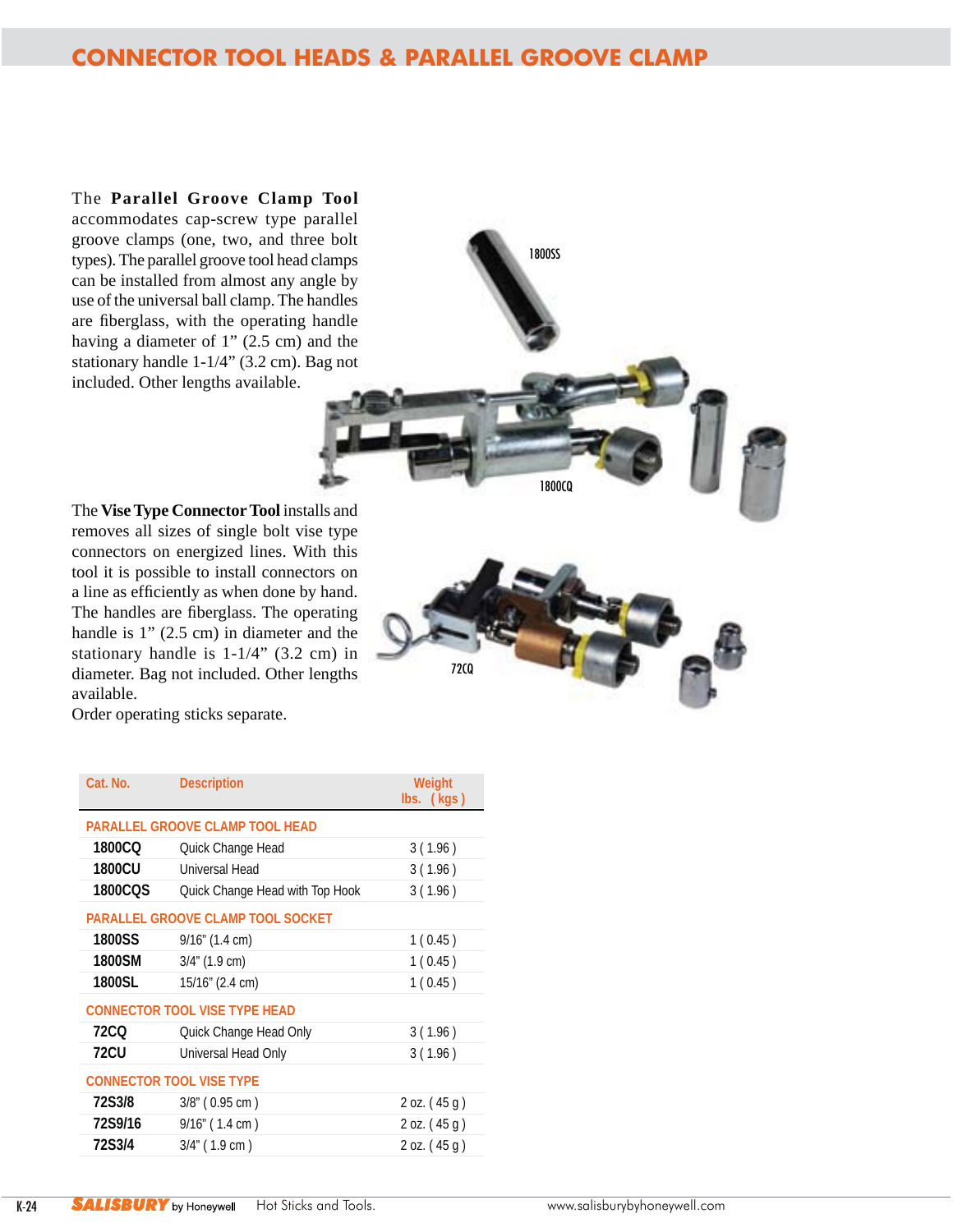#### **HAND TOOLS**

All **Insulated Adjustable Wrenche**s have a spring to prevent the jaws from accidentally moving while in use. These wrenches have a 12" (30.5 cm) wrench head and are supplied with a 1-1/4" (3.2 cm) diameter fiberglass handle.

**Insulated Ratchet Wrench** comes with a 1-1/2" (3.2 cm) fiberglass handle. Standard  $1/2$ " (1.3 cm) square drive.

The **Insulated Ratchet Wrench for Clamp Top** has an 1-1/4" (3.2 cm) diameter fiberglass handle with eye on end for use with a clamp top tool (Cat. Nos. 44CQ or 44CU).

The **Toggle Handle** is used to convert any double threaded ferrule stick to a toggle handle for torquing requirements.

| Cat. No.                           | <b>Handle Length</b>                   | Weight<br>$\mathsf{lbs.}$ ( $\mathsf{kgs}$ ) |
|------------------------------------|----------------------------------------|----------------------------------------------|
| <b>INSULATED ADJUSTABLE WRENCH</b> |                                        |                                              |
| 1160                               | 12" (30.5 cm)                          | 1(0.45)                                      |
| 1161                               | 18" (45.7 cm)                          | 2(0.91)                                      |
| 1162                               | 24" (61.0 cm)                          | 3(1.36)                                      |
| <b>INSULATED RATCHET WRENCH</b>    |                                        |                                              |
| 4412                               | 12" (30.5 cm)                          | 2(0.91)                                      |
| 4418                               | 18" (45.7 cm)                          | 3(1.36)                                      |
| 4436                               | $36''$ (91.5 cm)                       | 4.5(2.0)                                     |
|                                    | INSULATED RATCHET WRENCH FOR CLAMP TOP |                                              |
| 44CFG                              | $8''$ (20.3 cm)                        | 2(0.91)                                      |
| <b>TOGGLE HANDLE</b>               |                                        |                                              |
| 1258HEQ                            | Quick Change - 8" (20.3 cm)            | 1(0.45)                                      |



44CFG

1161

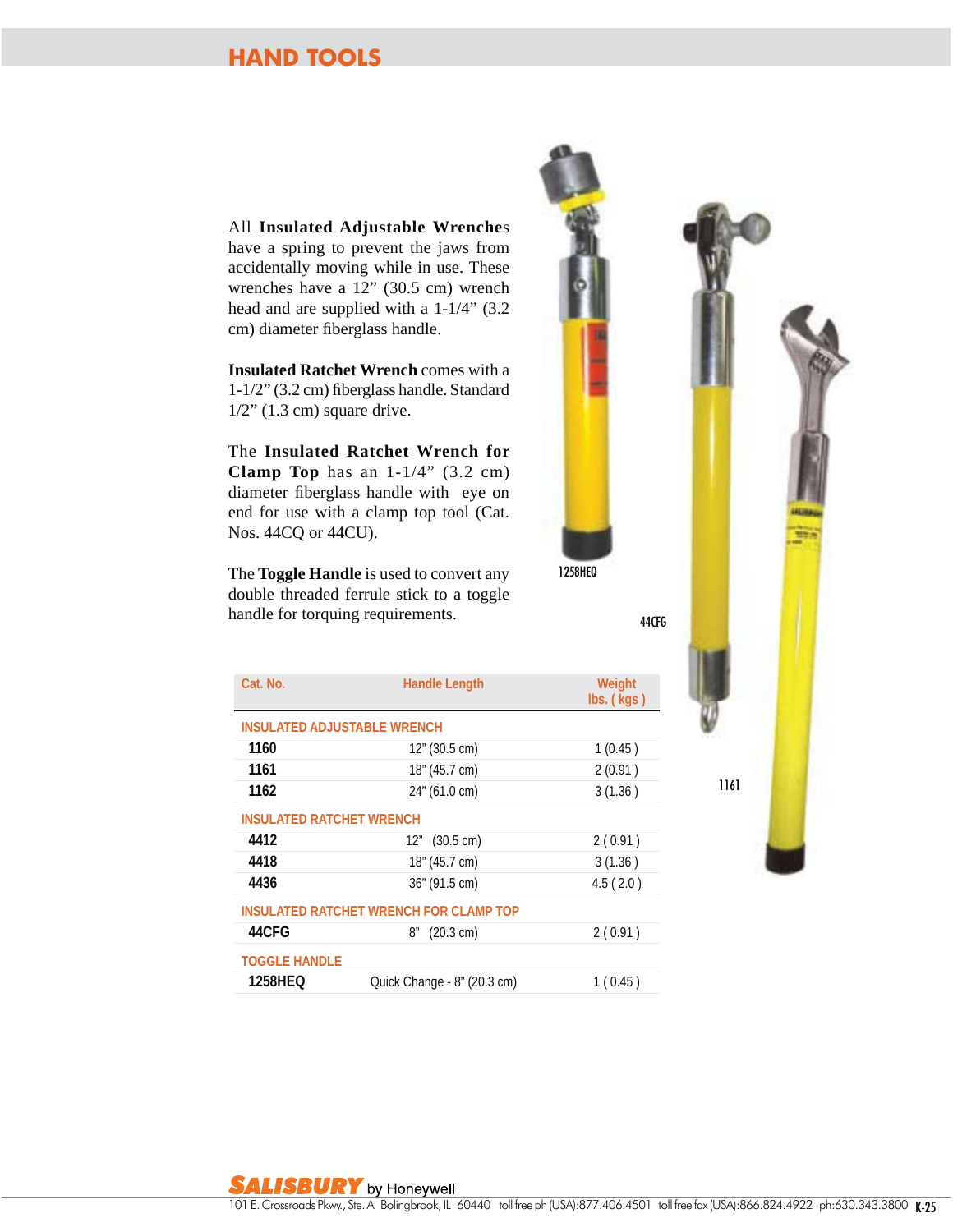#### **CUTTERS**

**Live Line Lever Cutters** are compound shear cutter made from a heat-treated alloy steel. The stationary handle is 1-1/2" (3.8 cm) in diameter and the operating handle is 1" (2.5 cm) in diameter. For cutting tie wires, jumper taps and conductors up to 2/0. Larger wires should be cut with ACSR lever cutters. Bags available. NOT FOR USE ON ACSR.

The **All Aluminum & Soft Copper Cutter** cutting head is adapted to fiberglass handles for live line work on underground and overhead conductors. For use on aluminum up to 750 kcmil and copper to 500 kcmil. Bags available. NOT FOR USE ON ACSR OR STEEL.

**ACSR Cutters with Permanent Heads** cut ACSR up to 396 kcmil. The cutting head is permanently attached.Bags available.

The **Soft Cable Cutter with Removable Head** is lightweight, rugged, and strong. The two-handed cutter head gives clean, shearing cuts. Bags available. NOT FOR USE ON ACSR OR STEEL.

| Cat. No.                                 | <b>Description</b>           | Weight<br>$\mathsf{Ibs}$ . ( $\bar{\mathsf{k}}$ gs) |  |  |
|------------------------------------------|------------------------------|-----------------------------------------------------|--|--|
| <b>LIVE LINE LEVER CUTTERS</b>           |                              |                                                     |  |  |
| 3004FG                                   | $4'$ (1.22 m)                | 11 (4.99)                                           |  |  |
| 3006FG                                   | $6'$ (1.83 m)                | 11 (4.99)                                           |  |  |
| 3008FG                                   | $8'$ (2.44 m)                | 11 (4.99)                                           |  |  |
| ALL ALUMINUM & SOFT COPPER CUTTERS       |                              |                                                     |  |  |
| 670                                      | 24" (61.0 cm)                | 5(2.27)                                             |  |  |
| 671                                      | 30" (76.2 cm)                | 6(2.72)                                             |  |  |
| 672                                      | 36" (91.4 cm)                | 7(3.18)                                             |  |  |
| <b>ACSR CUTTERS WITH PERMANENT HEADS</b> |                              |                                                     |  |  |
| 67124ACFG                                | 24" (61.0 cm) 28" (71.1 cm)  | 5(2.27)                                             |  |  |
| 67130ACFG                                | 30" (76.2 cm) 34" (86.4 cm)  | 5(2.27)                                             |  |  |
| 67136ACFG                                | 36" (91.4 cm) 40" (102.0 cm) | 6(2.72)                                             |  |  |

| Cat. No.                              | <b>Copper Power</b> | <b>Maximum Cable Size</b><br><b>Aluminum Power</b> Communication |                    | Handle<br>Length | Weight<br>$\mathsf{lbs.}$ ( $\mathsf{kgs}$ ) |
|---------------------------------------|---------------------|------------------------------------------------------------------|--------------------|------------------|----------------------------------------------|
| SOFT CABLE CUTTER WITH REMOVABLE HEAD |                     |                                                                  |                    |                  |                                              |
| 670001                                | 500 kcmil           | 750 kcmil 1                                                      | $3/8$ " (3.5 cm)   | 24" (61.0 cm)    | 5(2.27)                                      |
| 6700011                               | 750 kcmil           | 1200 kcmil                                                       | $13/4$ " (4.5 cm)  | 24" (61.0 cm)    | 6(2.72)                                      |
| 671001                                | 500 kcmil           | 750 kcmil                                                        | $1.3/8$ " (3.5 cm) | 30" (76.2 cm)    | 5(2.27)                                      |
| 6710011                               | 750 kcmil           | 1200 kcmil                                                       | $13/4$ " (4.5 cm)  | 30" (76.2 cm)    | 7(3.18)                                      |



3008FG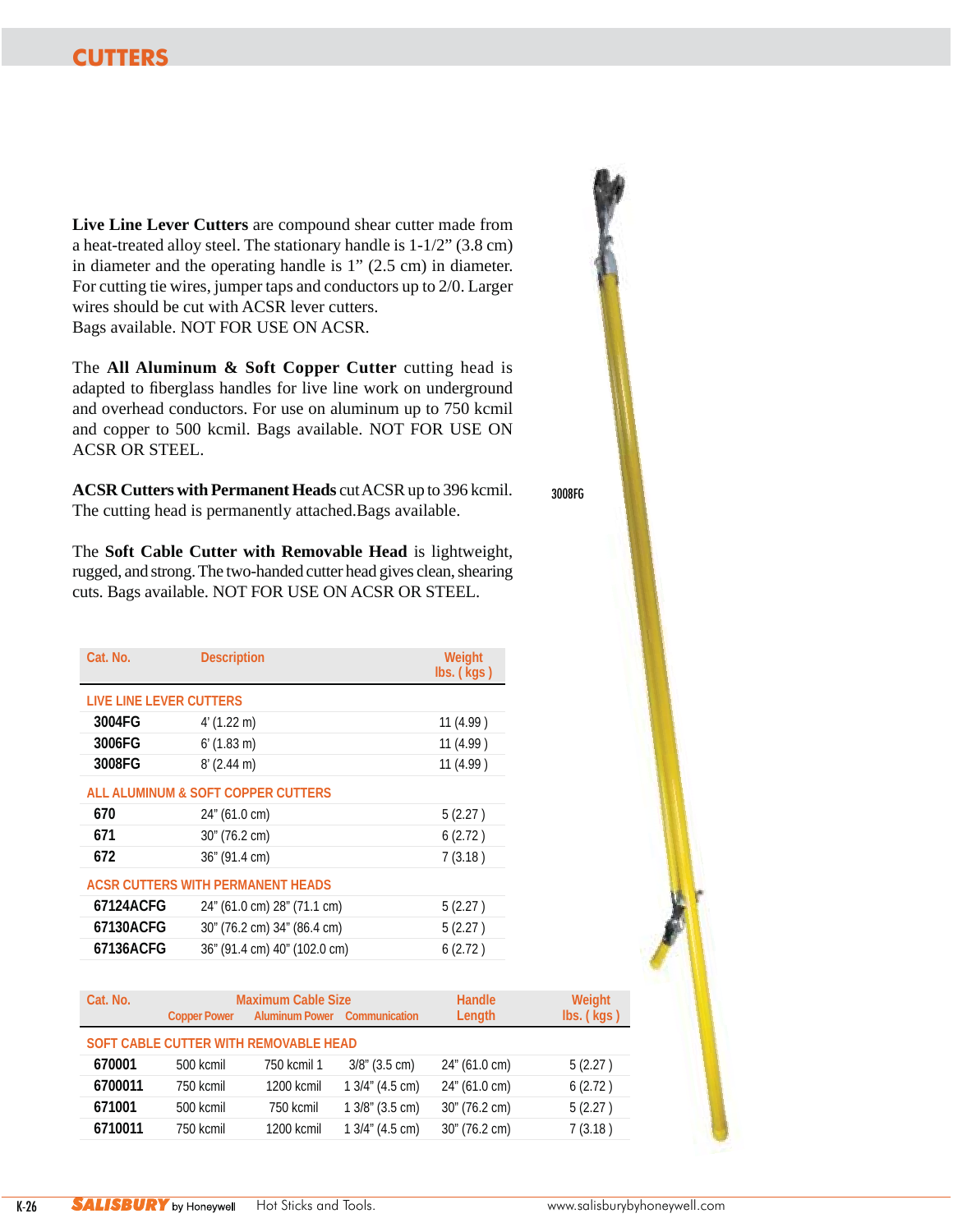#### **TRANSFORMER GIN ASSEMBLY & TOOL FRAME**

**Transformer Gin Assemblies** are designed to lift transformers, cross arms and other items used in pole construction. Assembly consists of a pole with ferrules, top fitting, center fitting, base fitting and protective bag for the pole. Has a balanced or \*unbalanced safe working load limit of 2,500 lbs. (1,134 kgs), at a minimum of 18" apart. The working load limit (WLL) is the total load on the gin assembly including load to be lifted, pull on fall line and friction. Rope and block assembly not included.

WARNING: TAGGING LOADS WORKING LOAD LIMIT SUBJECT GIN TO SIDE LOADING THAT WILL REDUCE WLL.

The **Tool Frame** is a convenient place to hang tools when they are not in use, has swivel eye allowing the frame to rotate.

The **Rope-Snibbing Bracket** attaches to the pole and provides a safe place to tie lines or hook blocks when handling loads.

|          | <b>8200S</b><br>8200                                       |                                                     |            |
|----------|------------------------------------------------------------|-----------------------------------------------------|------------|
| Cat. No. | <b>Description</b>                                         | Weight<br>$\mathsf{Ibs}$ . ( $\bar{\mathsf{kgs}}$ ) | <b>WLL</b> |
|          | <b>TRANSFORMER GIN ASSEMBLY</b>                            |                                                     |            |
| 112      | Transformer Gin Assembly                                   | 89 (40.36)                                          | 2,500 LBS  |
|          | <b>TRANSFORMER GIN ASSEMBLY</b>                            |                                                     |            |
| 100T     | <b>Tool Frame</b>                                          | 1(0.45)                                             |            |
| 100TR    | Tool Frame with Rope and Snap                              | 2(0.91)                                             |            |
|          | <b>ROPE-SNUBBING BRACKET</b>                               |                                                     |            |
| 8200     | Pole Type Bracket with Rings, Chain Length: 51" (1.30 m)   | 10 (4.55)                                           |            |
| 8200S    | Pole Type Bracket without Rings Chain Length: 51" (1.30 m) | 10(4.55)                                            |            |

#### **SALISBURY** by Honeywell

112

100TR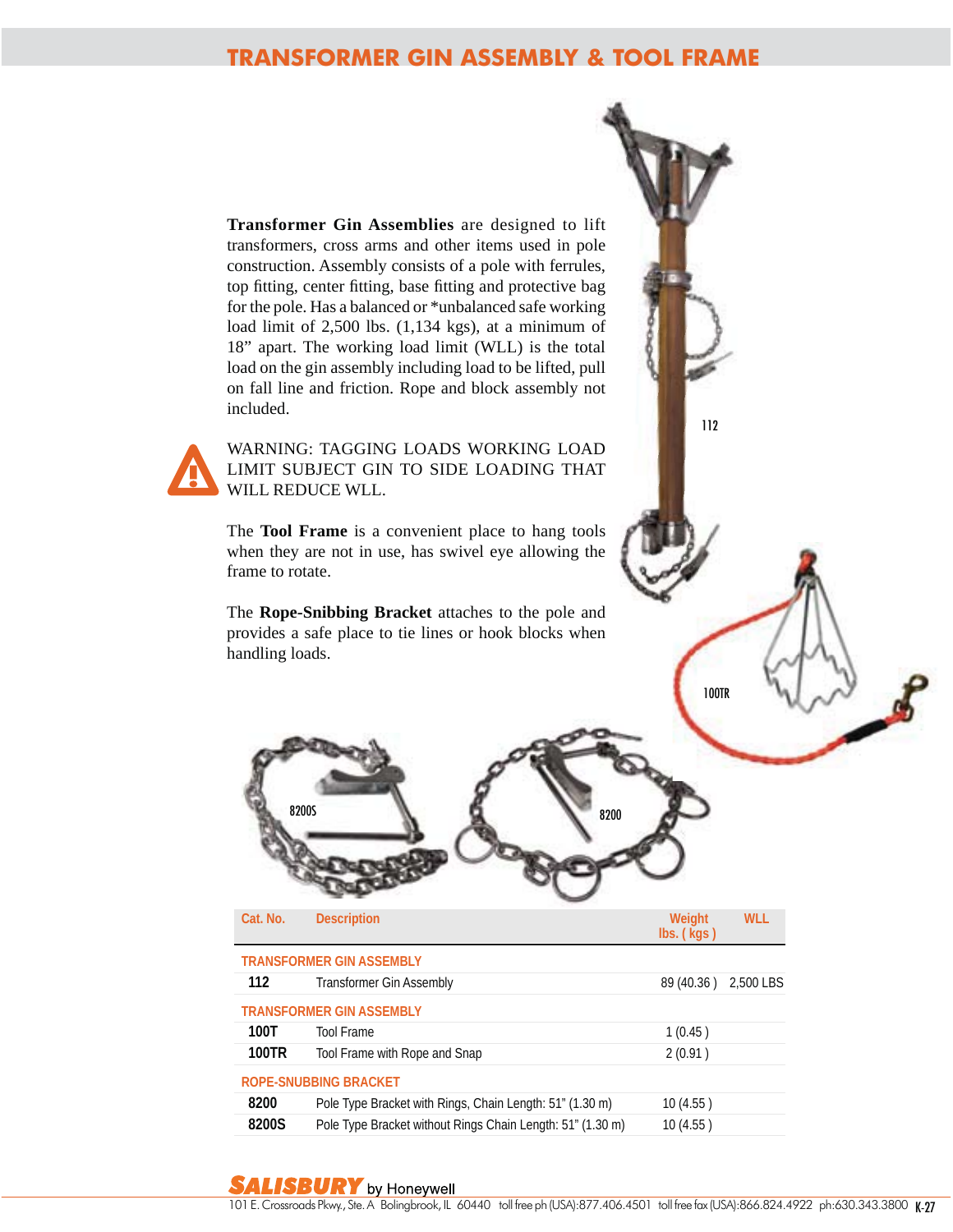# **CROSS ARM GIN & TRANSFORMER GIN ASSEMBLIES**



**Cross Arm Gins** are used on cross arms when only one conductor needs to be raised. Use the arm gin to change insulators; apply an armor rod to a conductor; raise a conductor from a lower position to the cross arm, or lower the conductor. The 2-1/2" (6.4 cm) diameter fiberglass pole has two eyes at the top in which to hook the block line and tie back line. The base fits a 4-3/4" x 5-7/8" (12.1 x 14.9 cm) cross arm. Included shims are needed for smaller arms.

The **Transformer Gin Assembly** is made from steel.Can be installed on the pole by one lineman with the single alloy chain. The assembly can also be installed over a cross arm.Blocks can be installed in the eye or from the shackle provided. Rope guides for the fall line are located on both sides of the gin assembly. The gin assembly has a safe working load limit of 2,000 lbs. (907 kgs). The safe working load limit is the total load on the gin assembly including load to be lifted, pull on fall line and friction. WARNING: TAGGING LOADS WILL SUBJECT GIN TO SIDE LOADING THAT WILL REDUCE THE WLL.

The **Heavy Duty Transformer Gin Assembly** designed for easy installation on the pole with a 5/16" high test chain and tightening handle. The gin can also be installed over a cross arm. The assembly has a safe working load limit of 5,000 lbs. (2,268 kgs). The safe working load limit is the total load on the gin assembly including load to be lifted, pull on fall line and friction.

WARNING: TAGGING LOADS WILL SUBJECT GIN TO SIDE LOADING THAT WILL REDUCE THE WLL.

| Cat. No.                            | Length        | Weight<br>$\mathsf{Ibs}$ . $(\mathsf{kgs})$ | <b>WLL</b><br>lbs. |  |
|-------------------------------------|---------------|---------------------------------------------|--------------------|--|
| <b>CROSS ARM GIN</b>                |               |                                             |                    |  |
| 7003                                | $3'$ (0.91 m) | 12(5.44)                                    | 600 (272)          |  |
| 7004                                | $4'$ (1.22 m) | 12(5.44)                                    | 600 (272)          |  |
| 7005                                | $5'$ (1.52 m) | 13(5.90)                                    | 600 (272)          |  |
| <b>TRANSFORMER GIN ASSEMBLY</b>     |               |                                             |                    |  |
| 133                                 |               | 25 (11.34)                                  | 2,000              |  |
| HEAVY DUTY TRANSFORMER GIN ASSEMBLY |               |                                             |                    |  |
| 1200SL                              |               | 39 (17.73)                                  | 5,000              |  |

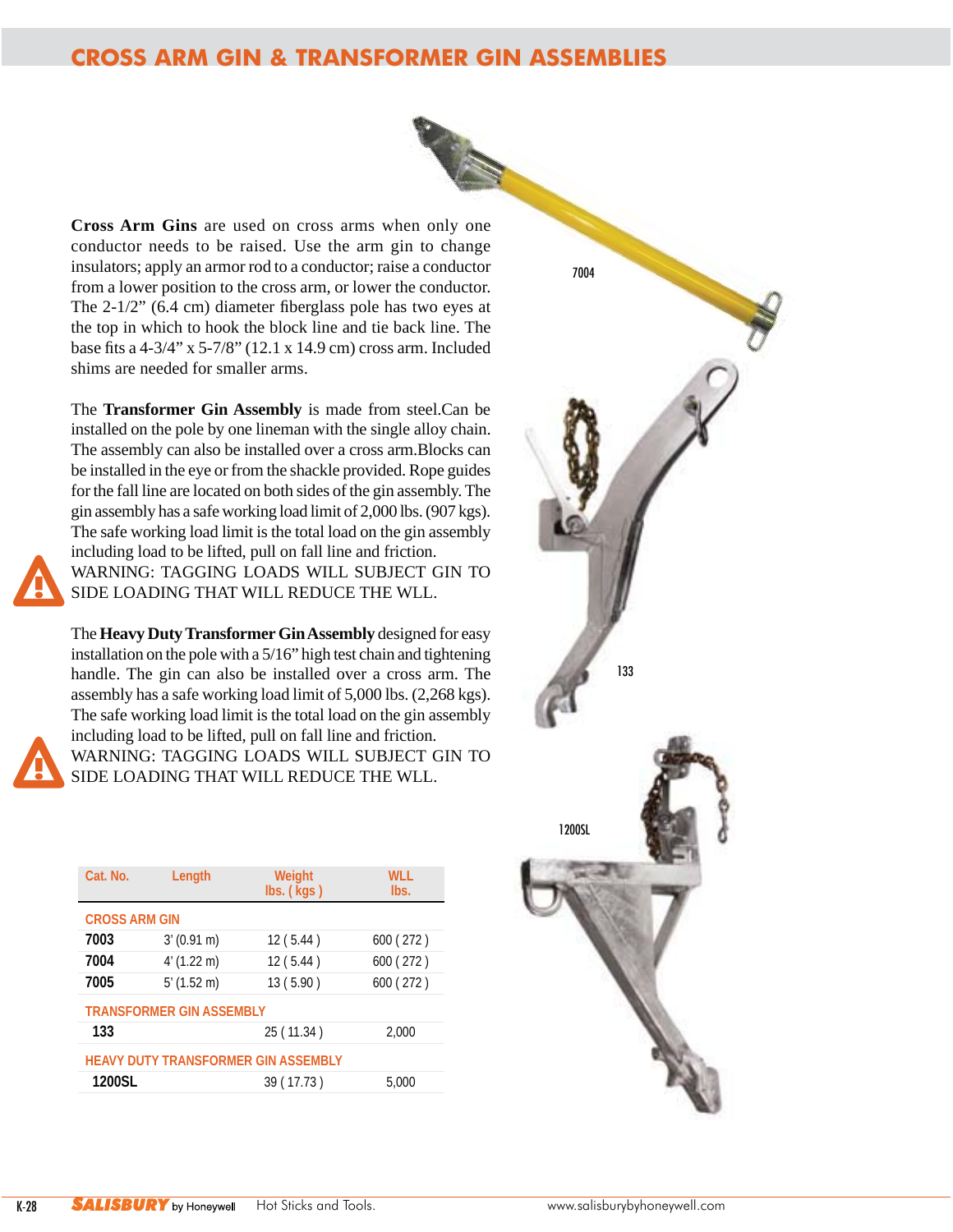#### **GROUND ROD DRIVERS & FRAMING JACK**

**Ground Rod Drivers** are 60" (1.52 m) long and drives 5/8" (1.6 cm) ground rods deep by concentrating impact directly to the rod.

Light-weight and easy-to-use. Drives 1/2" (1.3 cm) ground rods with less effort than conventional methods. Discs surrounding the handle protect hands from walls, shrubbery, and the sliding parts. Measures 26" (66 cm) long with a 14" (35.6 cm) stroke.

**Adapters** for 5/8" (1.6 cm) and 3/4" (1.9 cm) ground rods are available.

The **Framing Jack** is designed to lift the largest poles with ease and safety. The framing jack slips under a pole lying flat on the ground and raises it without danger of it toppling over. Measures 15" (38.1 cm) long. WLL at 2:1 - 3,000 lbs. (1357 kgs)

1350034/

640001



6400B

| Cat. No.            | <b>Description</b>               | Length          | Weight<br>$\mathsf{Ibs}$ . ( $\bar{\mathsf{kgs}}$ ) |  |  |
|---------------------|----------------------------------|-----------------|-----------------------------------------------------|--|--|
|                     | <b>GROUND ROD DRIVERS</b>        |                 |                                                     |  |  |
| 1350                | <b>Ground Rod Driver</b>         | $60''$ (1.52 m) | 45 (20.40)                                          |  |  |
| 1350001             | Ground Rod Driver                | $26''$ (0.66 m) | 15(6.80)                                            |  |  |
| <b>ADAPTERS</b>     |                                  |                 |                                                     |  |  |
| 1350058A            | For 5/8" (1.6 cm) Ground Rods    | $1/2$ (0.21)    |                                                     |  |  |
| 1350034A            | For 3/4" (1.9 cm) Ground Rods    |                 | 1/2(0.21)                                           |  |  |
| <b>FRAMING JACK</b> |                                  |                 |                                                     |  |  |
| 640001              | Framing Jack with Ratchet Wrench | 58 (26.38)      |                                                     |  |  |
| 6400B               | Ratchet Wrench Only              | 1(0.45)         |                                                     |  |  |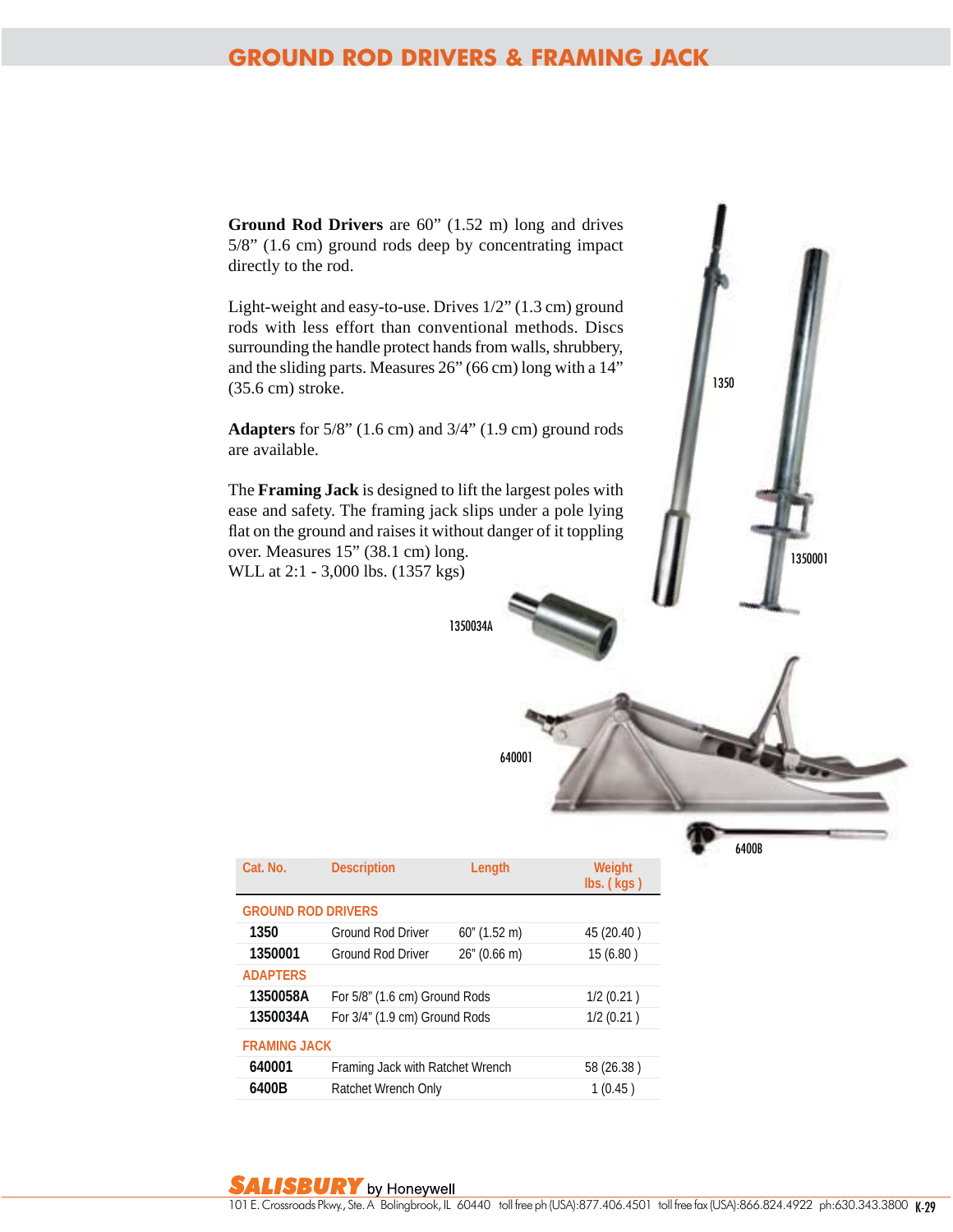# **TEMPORARY SIDE ARMS & TRANSFER ARMS**

The **Temporary Transfer Arm** is used to change crossarms, insulators, or poles on short spans up to and including 15 kV phase to phase. The mast (Cat. No. 1306M) is 2-1/2" in diameter by 6 feet (1.82 m) long. The horizontal arm (Cat. No. 1340WHF8) is 2-1/2" in diameter by 8 feet (2.44 m) long. The arm has a balanced load rating of 600 lbs. (272 kgs); unbalanced at 150 lbs. (68 kgs). These units are mounted to the pole using chain binders (Cat. No. 1304D) and are rated for 15 kV without insulators and 35 kV with insulators.

| Cat. No.                                                | Weight<br>$\mathsf{Ibs}$ . ( $\bar{\mathsf{kgs}}$ ) | Cat. No.<br>Weight<br>$\mathsf{Ibs}$ . ( $\bar{\mathsf{kgs}}$ ) |
|---------------------------------------------------------|-----------------------------------------------------|-----------------------------------------------------------------|
| <b>With Insulators</b>                                  | <b>TEMPORARY TRANSFER ARMS</b>                      | <b>WIRF HANGER</b><br><b>With Insulators</b>                    |
| 130681                                                  | 65(29.48)                                           | 1300WHI<br>4(1.81)                                              |
| <b>Without Insulators</b><br>13068<br><b>Insulators</b> | 65 (29.48)                                          | <b>Without Insulators</b><br>1300WH<br>3(1.36)                  |
| 1309GIB                                                 | 1(0.45)                                             |                                                                 |
|                                                         | 156024                                              |                                                                 |
|                                                         |                                                     |                                                                 |



The **Temporary Side Arm - Pole Mounted** holds energized conductors during replacement of poles and repair or replacement of insulators. It is made of 2-1/2" (6.3 cm) diameter foam-filled fiberglass with removable and adjustable wire holders. Each arm has a strap hoist or chain binder. Specify length of arm and number of wire holders needed. Side arms without insulators are rated for 15 kV; with insulators, 35 kV. Eight foot side arm includes arm support. WLL: 4 FT (1.22 M) - 300 LBS. (136 Kgs)



The 6 foot (1.83 m) side-mounted **Temporary Side Arm - Cross Arm Mounted** has 2 wire holders and is used as a temporary conductor holder while replacing or repairing existing conductors or insulators. Made from 21/2" diameter foam- filled fiberglass. Both wire holders are adjustable and removable. Units without insulators are rated for 15 kV and 35 kV with insulators.

WLL: 300 LBS. (136 KGS) OR 150 LBS. (68 KGS) PER WIRE HOLDER.

| Cat. No.                                                         | <b>For Cross Arm Size</b>       | Weight<br>$\mathsf{Ibs}$ . $(\mathsf{kgs})$ |  |  |  |
|------------------------------------------------------------------|---------------------------------|---------------------------------------------|--|--|--|
| TEMPORARY SIDE ARM - CROSS ARM MOUNTED<br><b>With Insulators</b> |                                 |                                             |  |  |  |
| 1544661                                                          | 4 1/4" x 63/4" (10.3 x 17.1 cm) | 23 (10.43)                                  |  |  |  |
| <b>154661</b>                                                    | 6" x 6" (15.2 x 15.2 cm)        | 23 (10.43)                                  |  |  |  |
| <b>Without Insulators</b>                                        |                                 |                                             |  |  |  |
| 154466                                                           | 4 1/4" x 63/4" (10.3 x 17.1 cm) | 20 (9.07)                                   |  |  |  |
| 154666                                                           | 6" x 6" (15.2 x 15.2 cm)        | 20 (9.07)                                   |  |  |  |
|                                                                  |                                 |                                             |  |  |  |